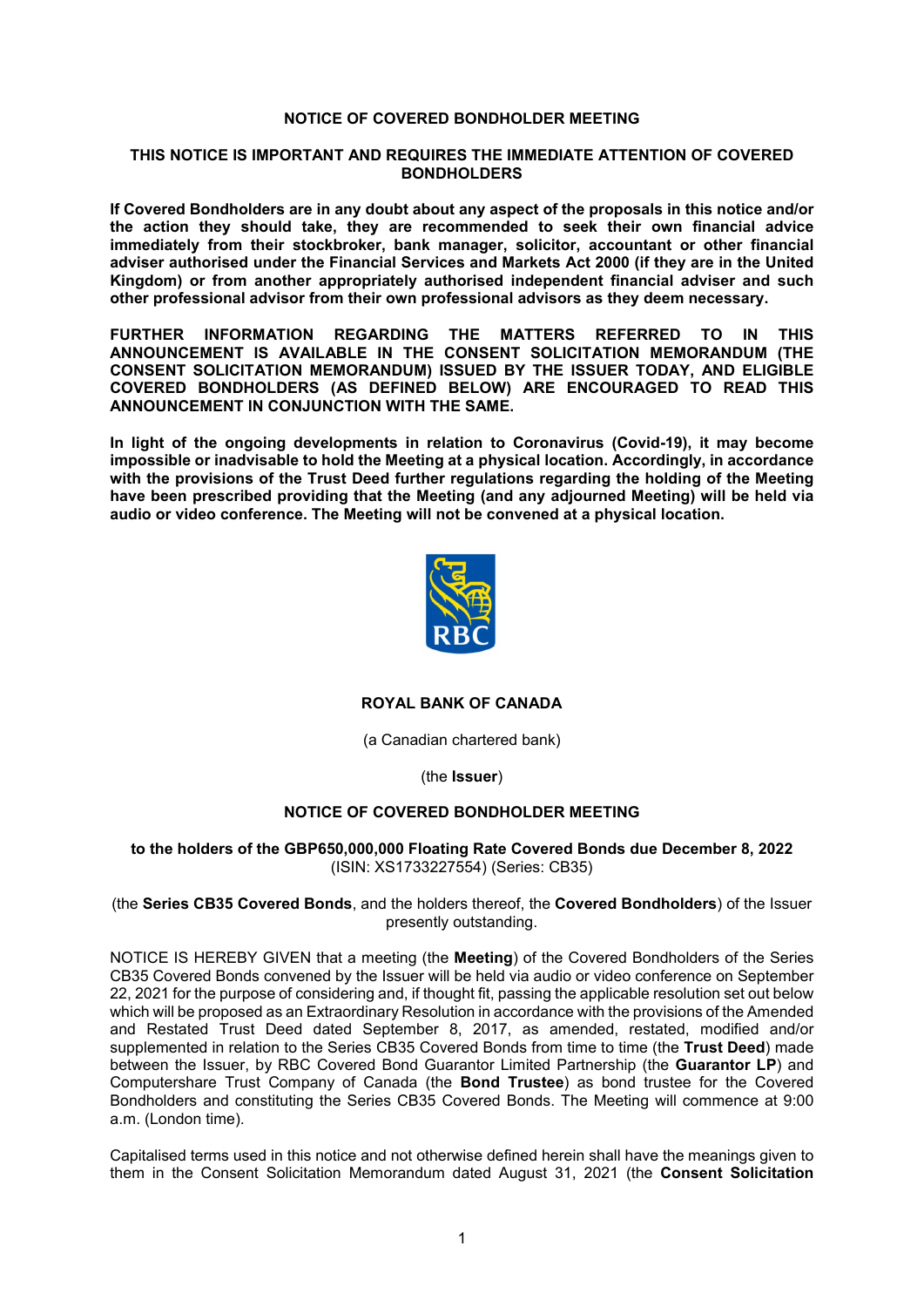**Memorandum**), which is available for inspection by Eligible Covered Bondholders (as defined below) [from the Tabulation Agent \(including on the website of the Tabulation Agent \(https://deals.lucid](https://deals.lucid-is.com/rbc)is.com/rbc)) up to and including the date of the Meeting (see "*Documents Available for Inspection*" below) and at the Meeting. In accordance with normal practice, the Bond Trustee, the Tabulation Agent, the Solicitation Agent and the Issuing and Paying Agent have not been involved in the formulation of, express no opinion on, and make no representations as to the merits of the Covered Bondholder Proposal outlined in the Consent Solicitation Memorandum, the Extraordinary Resolution or the proposed amendments referred to in the Extraordinary Resolution set out in the Consent Solicitation Memorandum and in Annex 1 hereto.

None of the Bond Trustee, the Tabulation Agent, the Solicitation Agent, the Issuing and Paying Agent or the Guarantor LP makes any representation that all relevant information has been disclosed to Covered Bondholders in or pursuant to this Notice, the Consent Solicitation Memorandum or otherwise. None of the Bond Trustee, the Tabulation Agent, the Solicitation Agent, the Issuing and Paying Agent or the Guarantor LP has approved the draft Amendment Documents referred to in the Extraordinary Resolution set out at Annex 1 and the Bond Trustee recommends that Covered Bondholders arrange to inspect and review such draft Amendment Documents as provided below in this Notice. Accordingly, Covered Bondholders of the Series CB35 Covered Bonds should take their own independent legal, financial, tax or other advice on the merits, and the consequences of voting in favour of or against the Extraordinary Resolution (or abstaining from voting, as the case may be), including any tax consequences, and on the impact of the implementation of the Extraordinary Resolution or lack thereof.

None of the Bond Trustee, nor any of the Tabulation Agent, the Solicitation Agent, the Issuing and Paying Agent or the Guarantor LP is responsible for the accuracy, completeness, validity or correctness of the statements made in the Consent Solicitation Memorandum or omissions therefrom.

Neither this Notice nor the Consent Solicitation Memorandum constitute or form part of, and should not be construed as, an offer for sale, exchange or subscription of, or a solicitation of any offer to buy, exchange or subscribe for, any securities of the Issuer or any other entity. The distribution of the Consent Solicitation Memorandum may nonetheless be restricted by law in certain jurisdictions. Persons into whose possession the Consent Solicitation Memorandum comes are required to inform themselves about, and to observe, any such restrictions.

*Covered Bondholders who have submitted and not revoked a valid Consent Instruction or Ineligible Holder Instruction in respect of the Extraordinary Resolution by 4:00 p.m. (London time) on September 17, 2021 (the Expiration Deadline), by which they will have given instructions for the appointment of one or more representatives of the Tabulation Agent by the Issuing and Paying Agent as their proxy to vote in favour of or against the Extraordinary Resolution (or to abstain from voting, as the case may be) at the Meeting (or, if applicable, any adjourned Meeting) (as specified in the Consent Instruction or Ineligible Holder Instruction), need take no further action to be represented at the Meeting (or, if applicable, any adjourned Meeting).*

## **BACKGROUND**

The UK Financial Conduct Authority (**FCA**) had previously confirmed that it will no longer persuade or compel banks to submit rates for the calculation of the LIBOR benchmark after the end of 2021 and expects that some panel banks will cease contributing to LIBOR panels at such time. In addition, the Bank of England and the FCA announced that it has mandated a working group to promote a broadbased transition to the Sterling Overnight Index Average (**SONIA**) across sterling bond, loan and derivative markets, so that SONIA is established as the primary sterling interest rate benchmark by the end of 2021. In a statement published in March 2021, the FCA announced that 35 LIBOR benchmark settings will either cease to be provided by any administrator or no longer be representative immediately after the applicable dates specified in 2021 to 2023. Therefore, regulators have urged market participants to take active steps to implement the transition to SONIA and other risk-free rates ahead of this deadline. In this regard we refer to:

(a) the speech of Andrew Bailey, the Chief Executive of the FCA, on July 27 2017 titled "*The Future of LIBOR*";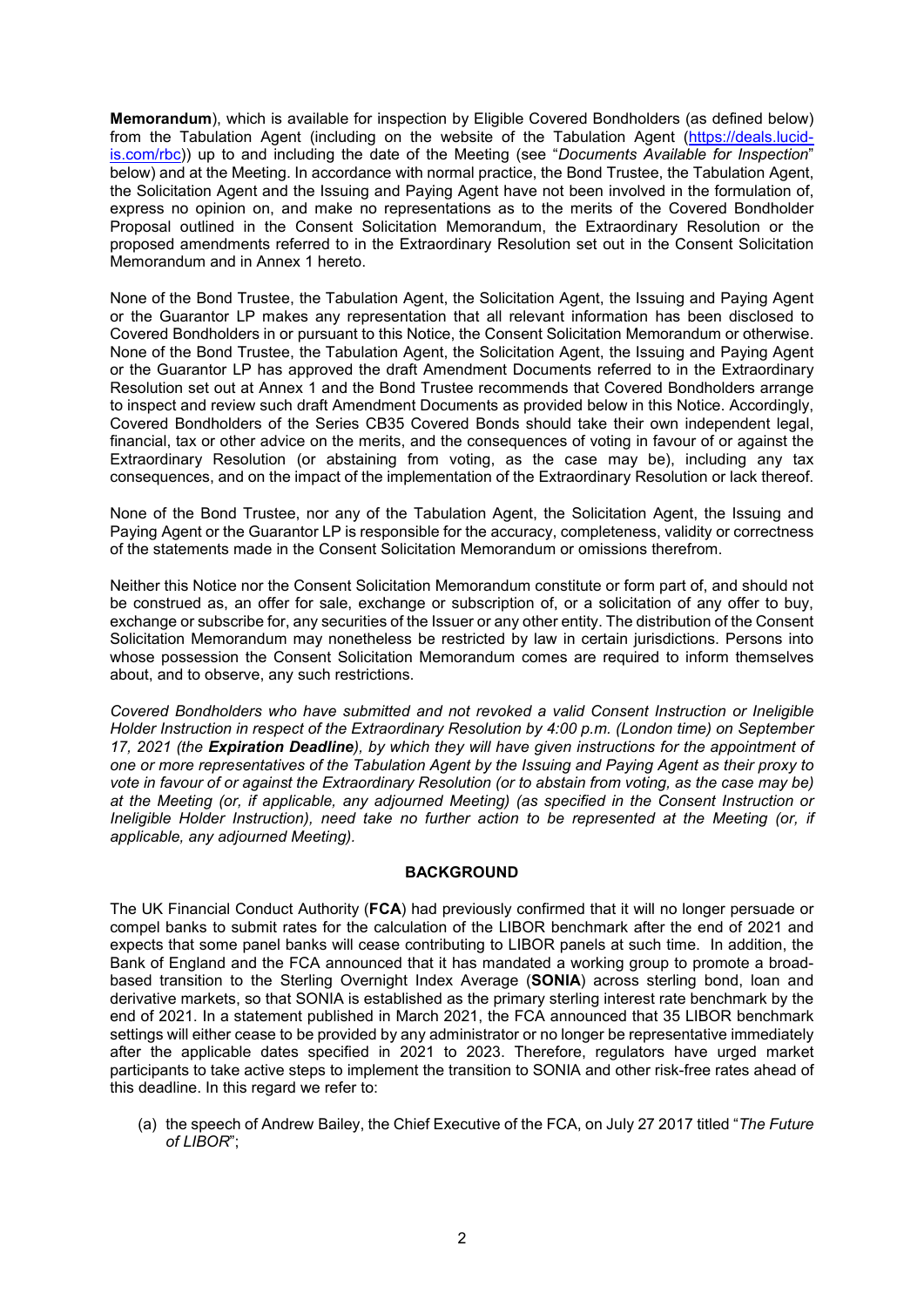- (b) the statement of the FCA titled "*FCA Statement on LIBOR panels*" dated November 24 2017;
- (c) the speech of Andrew Bailey, the Chief Executive of the FCA, on July 15, 2019 titled "*LIBOR: Preparing for the end*";
- (d) the statement from the FCA titled "*Transition from LIBOR*" dated September 4 2019;
- (e) the "Dear CEO Letter" sent by the FCA to CEOs of all regulated asset management firms and published on the FCA website, dated February 27 2020, relating to the expectations of these firms in preparing for the end of LIBOR;
- (f) the Investment Association's open letter to issuers titled "*RE: Active transition of GBP LIBOR referencing bonds".*

On the basis that the Final Maturity Date and the Extended Due for Payment Date of Guaranteed Amounts corresponding to the Final Redemption Amount under the Covered Bond Guarantee of the Series CB35 Covered Bonds fall after December 31, 2021 (which, in the case of 3 month GBP LIBOR rate, it is expected that this benchmark will no longer be representative after such date and that representativeness will not be restored), the Issuer has convened the Meeting for the purpose of enabling the Covered Bondholders to consider and resolve, if they think fit, to approve the Covered Bondholder Proposal (as further described in Section 3 (*Covered Bondholder Proposal*) of the Consent Solicitation Memorandum) by way of an Extraordinary Resolution in relation to the Series CB35 Covered Bonds implementing a change in the interest rate calculation from GBP LIBOR to Compounded Daily SONIA by amending the Series CB35 Final Terms, the Trust Deed, the Series CB35 Covered Bond Swap Agreement and such other ancillary documents as may be approved by the Bond Trustee and/or such other relevant party as are necessary to give effect to the Covered Bondholder Proposal in full.

Due to the differences in nature between GBP LIBOR and Compounded Daily SONIA, the replacement of GBP LIBOR as the reference rate for the Series CB35 Covered Bonds will also require corresponding adjustments to the original Margin payable in respect of the Series CB35 Covered Bonds. The pricing methodology proposed for the amendment of the original Margin on conversion of the interest rate calculation from GBP LIBOR to Compounded Daily SONIA uses only market observable screen spot rates (and a forward start adjustment) and employs a consistent methodology to other public consent solicitations for the replacement of GBP LIBOR with Compounded Daily SONIA.

Please see Section 1 (*Background*) of the Consent Solicitation Memorandum for further information.

# **GENERAL INFORMATION**

The Issuer, pursuant to the Covered Bondholder Proposal, is requesting that the Covered Bondholders of the Series CB35 Covered Bonds consider and, if thought fit, approve the Extraordinary Resolution.

In order to implement the change in the Interest Basis applicable to the Series CB35 Covered Bonds from GBP LIBOR to Compounded Daily SONIA:

- (a) The Rate of Interest for the Series CB35 Covered Bonds from and including December 8, 2021 (the **Effective Date**) (with the first Interest Amount based on such new Rate of Interest being paid on the Interest Payment Date falling in March 8, 2022 (subject to the relevant Business Day Convention, as may be applicable)) will continue to be a floating rate and will be equal to the sum of Compounded Daily SONIA plus the Adjusted Margin (as defined below), as specified in the Amended and Restated Series CB35 Final Terms. The detailed provisions relating to the calculation of Compounded Daily SONIA are set out in Annex 2 to this Notice.
- (b) The Margin, as adjusted, in respect of the Series CB35 Covered Bonds (the **Adjusted Margin**) will be the sum of
	- (i) from and including the Interest Commencement Date to (but excluding) the Final Maturity Date, 0.23 per cent.; and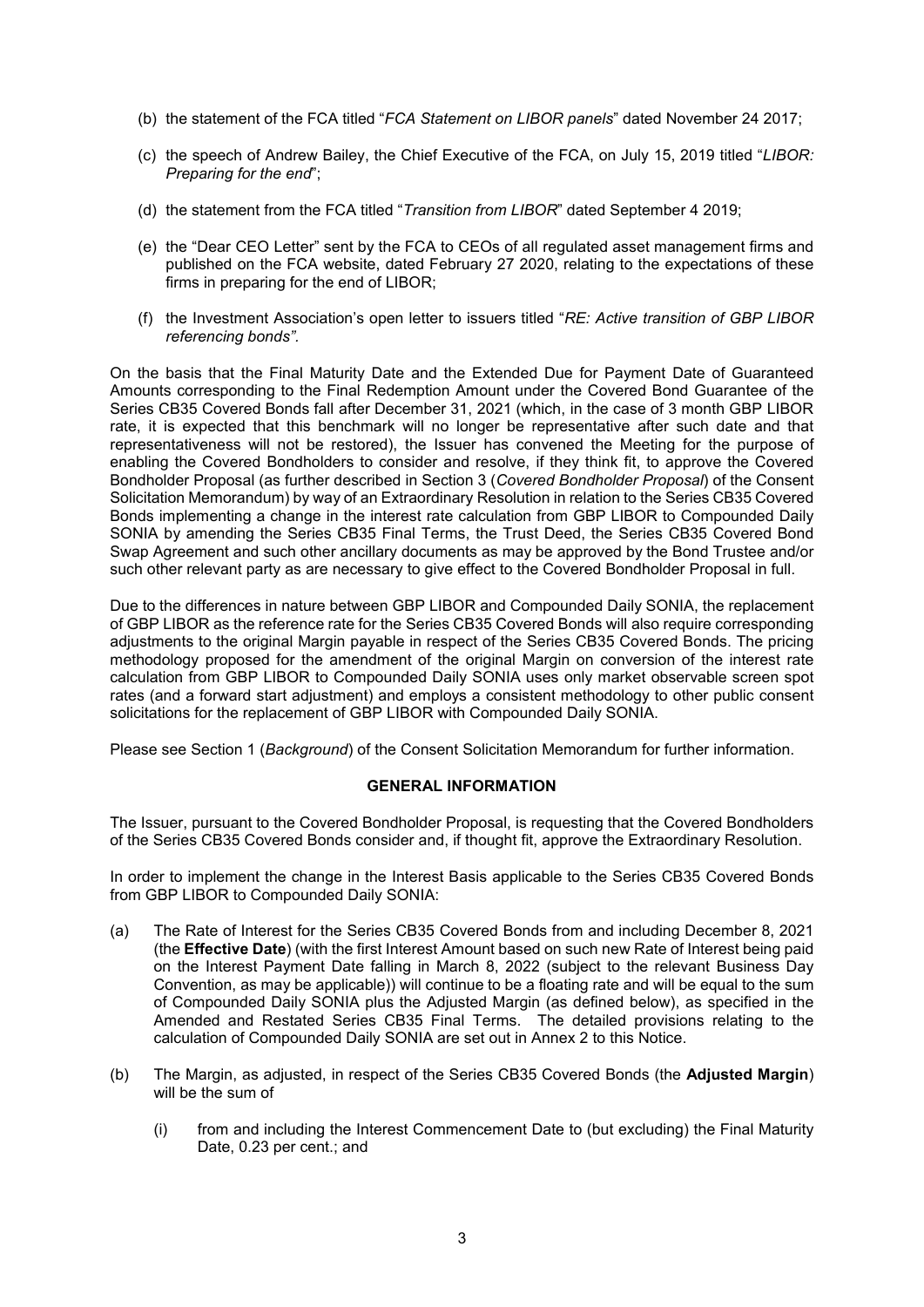(ii) from and including the Final Maturity Date to (but excluding) the Extended Due for Payment Date, 0.273 per cent.,

and in each case the LIBOR vs SONIA Interpolated Basis plus the Forward Start Adjustment. The detailed provisions relating to the adjustment of the Margin and the calculation of the LIBOR vs SONIA Interpolated Basis by the Solicitation Agent are set out in Annex 3 to this Notice.

It is also proposed that the Existing Covered Bond Swap Confirmation, which currently references GBP LIBOR, will be amended and restated to reference Compounded Daily SONIA (the **Amended and Restated Series CB35 Covered Bond Swap Confirmation**) to provide a hedge against currency and interest rate risks in respect of amounts received by the Guarantor LP under the Interest Rate Swap Agreement and the amounts payable by it in respect of its obligations under the Covered Bond Swap Guarantee.

The Extraordinary Resolution, if passed, constitutes (amongst others) a direction by the Covered Bondholders of the Series CB35 Covered Bonds to the Bond Trustee to consent to and to concur in the amendments to the Final Terms, the Conditions of the Series CB35 Covered Bonds, the Trust Deed, and the entering into of the Amended and Restated Series CB35 Covered Bond Swap Confirmation to implement relevant changes to the Series CB35 Covered Bonds and the Series CB35 Covered Bond Swap Agreement in order to change the Interest Basis from GBP LIBOR to Compounded Daily SONIA (as more fully set out in the Amended and Restated Series CB35 Final Terms, the Supplemental Trust Deed and the Amended and Restated Series CB35 Covered Bond Swap Confirmation (together, the **Amendment Documents**)), together with the corresponding amendments as more fully set out in the other Amendment Documents and as may be necessary to give effect thereto (together, the **Covered Bondholder Proposal**).

The Extraordinary Resolution, if passed by the requisite majority of Eligible Covered Bondholders of the Series CB35 Covered Bonds will be:

- (a) effective on and from the Effective Date; and
- (b) effected by the entry of all the required parties into the Amendment Documents in respect of the Series CB35 Covered Bonds.

**No consent fee will be payable in connection with this Consent Solicitation.**

**The attention of Covered Bondholders is particularly drawn to the quorum required for the Meeting and for any adjourned Meeting which is set out in "***Voting and Quorum***" below. Having regard to such requirements, Covered Bondholders are strongly urged to either attend (via audio or video conference) the Meeting or take steps to be represented at the Meeting, as referred to below, as soon as possible.**

# **INELIGIBLE COVERED BONDHOLDERS**

# *Submission of Ineligible Holder Instructions*

In respect of any Covered Bonds held through Euroclear Bank SA/NV (**Euroclear**) or Clearstream Banking, S.A. (**Clearstream, Luxembourg**), the submission of Ineligible Holder Instructions will be deemed to have occurred upon receipt by the Tabulation Agent from Euroclear or Clearstream, Luxembourg, as applicable, of a valid instruction (an **Ineligible Holder Instruction**) submitted in accordance with the requirements of Euroclear or Clearstream, Luxembourg, as applicable. Each such Ineligible Holder Instruction must specify, among other things, the aggregate principal amount of the Covered Bonds to which such Ineligible Holder Instruction relates, the securities account number at Euroclear or Clearstream, Luxembourg, as applicable, in which the relevant Covered Bonds are held and whether the Ineligible Covered Bondholder wishes to instruct the Issuing and Paying Agent to appoint one or more representatives of the Tabulation Agent to attend (via audio or video conference) the relevant Meeting (and at any adjourned Meeting) and vote in favour of or against the Extraordinary Resolution. The receipt of such Ineligible Holder Instruction by Euroclear or Clearstream, Luxembourg, as applicable, will be acknowledged in accordance with the standard practices of Euroclear or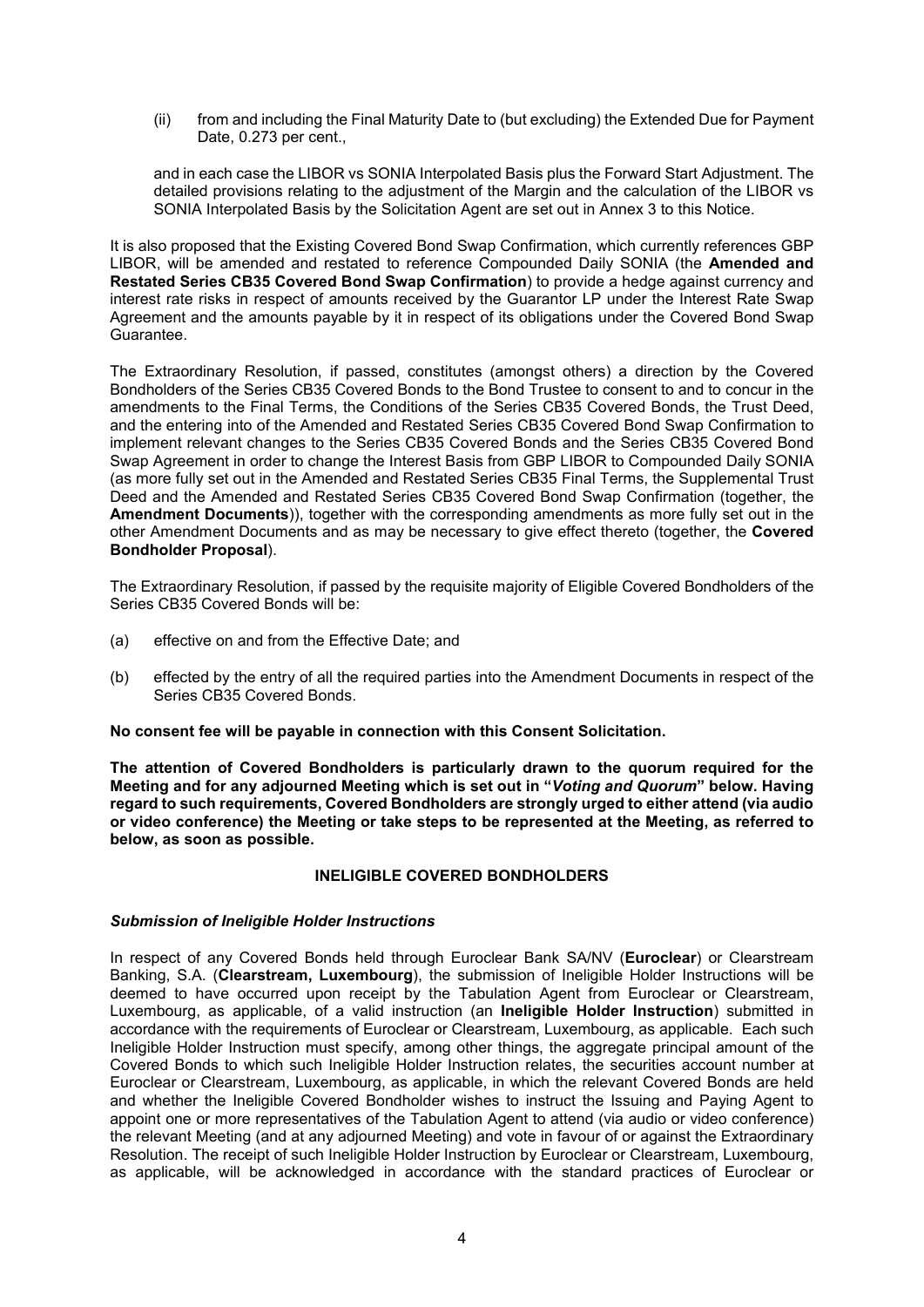Clearstream, Luxembourg, as applicable, and will result in the blocking of the relevant Covered Bonds in the relevant Ineligible Covered Bondholder's account with Euroclear or Clearstream, Luxembourg, as applicable, so that no transfers may be effected in relation to the such Covered Bonds until the earlier of (i) the date on which the relevant Ineligible Holder Instruction is validly revoked (including their automatic revocation on the termination of the related Consent Solicitation) and (ii) the conclusion of the Meeting (of if applicable, any adjourned Meeting).

Only Accountholders may submit Ineligible Holder Instructions. Each beneficial owner of Covered Bonds who is an Ineligible Covered Bondholder and is not an Accountholder, must arrange for the Accountholder through which such beneficial owner of Covered Bonds who is an Ineligible Covered Bondholder holds its Covered Bonds to submit an Ineligible Holder Instruction on its behalf to Euroclear or Clearstream, Luxembourg, as applicable, before the deadlines specified by the relevant clearing system.

# **REQUIREMENTS OF U.S. SECURITIES LAWS**

If the Extraordinary Resolution is passed and implemented, the Amended and Restated Final Terms will contain a statement that, until the expiry of the period of 40 days after the date of the Amended and Restated Series CB35 Final Terms, sales of the Covered Bonds may not be made in the United States or to U.S. persons unless made outside the United States pursuant to Rules 903 and 904 of Regulation S.

# **VOTING AND QUORUM**

The provisions governing the convening and holding of the Meeting are set out in Schedule 5 (*Provisions for Meetings of Covered Bondholders*) to the Trust Deed, a copy of which is available for inspection by the Covered Bondholders upon request from the Tabulation Agent up to and including the date of the Meeting and at the Meeting as set out under "Documents Available for Inspection" below.

All of the Series CB35 Covered Bonds are represented by a Regulation S Global Covered Bond and are held by a common safekeeper for Euroclear and Clearstream, Luxembourg. For the purpose of the Meeting, a Covered Bondholder shall mean each person who is for the time being shown in the records of Euroclear or Clearstream, Luxembourg as the holder of a particular Principal Amount Outstanding of the Series CB35 Covered Bonds.

Prior to the Meeting, a Covered Bondholder who wishes to participate in the Meeting in person or to nominate a third party to do so and in either case to cast their vote at such Meeting shall specify the name, telephone number, email address and passport or other identity card details of the person they wish to participate in the Meeting to the Tabulation Agent prior to the Expiration Deadline. Upon joining the Meeting, a Covered Bondholder or such third party will be required to verify his or her identify in order to access the Meeting. A Covered Bondholder wishing to attend the Meeting (via audio or video conference) must obtain a valid form of proxy issued by the Issuing and Paying Agent relating to the Series CB35 Covered Bond(s) in respect of which it wishes to vote or be represented. Such Covered Bondholders will be provided with further details about attending the Meeting.

Any Covered Bondholder who wishes to vote in respect of the Extraordinary Resolution (or be represented at the Meeting but abstain from voting, as the case may be) but does not wish to attend the Meeting (which will be held via audio or video conference only) should: (i) in the case of a Beneficial Owner whose Series CB35 Covered Bonds are held in book-entry form by a custodian, request such Beneficial Owner's custodian to vote on the Extraordinary Resolution (or to abstain from voting, as the case may be) in accordance with the procedures set out in Section 5 (*Procedures in connection with the Consent Solicitation*) of the Consent Solicitation Memorandum, or (ii) in the case of a Covered Bondholder whose Series CB35 Covered Bonds are held in book-entry form directly in the relevant Clearing System, vote on the Extraordinary Resolution (or abstain from voting, as the case may be) in accordance with the procedures set out in Section 5 (*Procedures in connection with the Consent Solicitation*) of the Consent Solicitation Memorandum.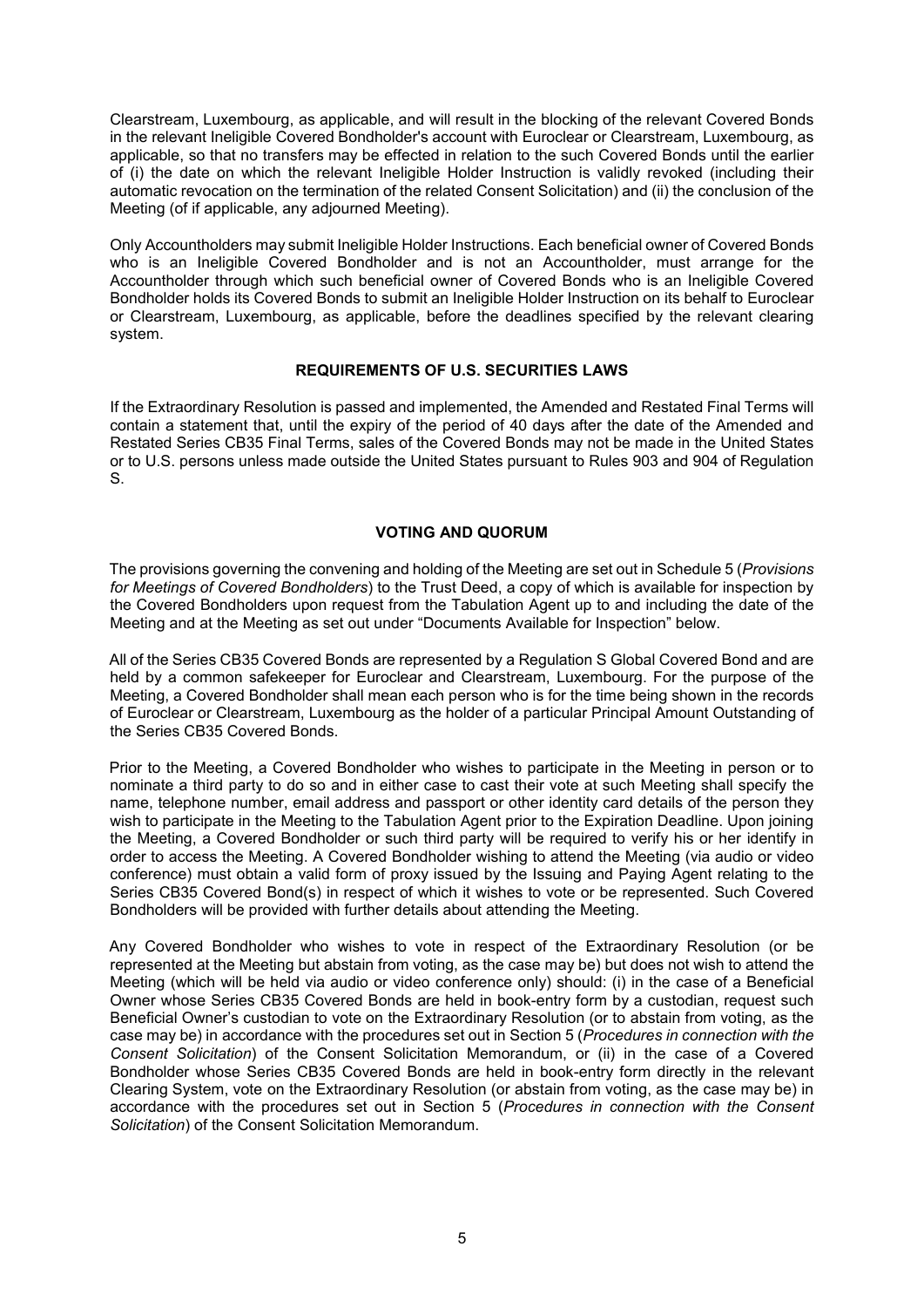Covered Bondholders should note that the timings and procedures set out in Section 5 (*Procedures in connection with the Consent Solicitation*) of the Consent Solicitation Memorandum reflect the requirements for Covered Bondholders' meetings set out in the Trust Deed, but that the Clearing Systems and the relevant intermediaries may have their own additional requirements as to timings and procedures for voting on the Extraordinary Resolution. Accordingly, Covered Bondholders wishing to vote in respect of the Extraordinary Resolution (or to abstain from voting, as the case may be) are strongly urged either to contact their custodian (in the case of a Beneficial Owner whose Series CB35 Covered Bonds are held in book-entry form by a custodian) or the relevant Clearing System (in the case of a Covered Bondholder whose Series CB35 Covered Bonds are held in book-entry form directly in the relevant Clearing System), as soon as possible.

Each person who is the owner of a particular principal amount of the Series CB35 Covered Bonds, as shown in the records of Euroclear or Clearstream, Luxembourg or their respective accountholders (an **Accountholder**) should note that they are not the legal holders of the Series CB35 Covered Bonds for the purposes of the Meeting and will only be entitled to attend (via audio or video conference) and vote (or abstain from voting, as the case may be) at the Meeting in accordance with the procedures set out in Section 5 (*Procedures in connection with the Consent Solicitation*) of the Consent Solicitation Memorandum.

The quorum for the initial Meeting shall be one or more persons present holding or representing Series CB35 Covered Bonds or being proxies or representatives and holding or representing in the aggregate not less than two-thirds of the aggregate Principal Amount Outstanding of the Series CB35 Covered Bonds for the time being outstanding. If a quorum is not present within 15 minutes from the time fixed for the Meeting (or such longer period not exceeding 30 minutes as the Chair may decide), such Meeting will be adjourned for such period being not less than 13 clear days nor more than 42 clear days, and to such place as may be appointed by the Chair and approved by the Bond Trustee. In addition, in the event that the quorum required for, and the requisite majority of votes cast at, the Meeting is satisfied but the Eligibility Condition in respect of such Meeting is not satisfied, the Chair and the Bond Trustee will adjourn the Meeting for such period being not less than 13 clear days nor more than 42 clear days, and to such place as may be appointed by the Chair and approved by the Bond Trustee. At any adjourned Meeting, one or more persons present holding Series CB35 Covered Bonds or being proxies or representatives and holding or representing in aggregate not less than one-third of the aggregate Principal Amount Outstanding of the Series CB35 Covered Bonds shall (subject as provided below) form a quorum and shall have the power to pass the Extraordinary Resolution. Covered Bondholders should note that proxies appointed in respect of the Meeting shall remain valid for the adjourned Meeting unless validly revoked.

To be passed at the Meeting, the Extraordinary Resolution requires a majority in favour consisting of at least three-fourths of the votes cast (excluding abstentions).

The question submitted to the Meeting shall be decided in the first instance by a show of hands unless a poll is (before or on the declaration of the result of the show of hands) demanded by the Chair, the Issuer, the Guarantor LP, the Bond Trustee or by any person present holding or representing any Covered Bond or a voting certificate or being a proxy or representative (whatever the Principal Amount Outstanding of the Covered Bonds so held or represented by such person). A declaration by the Chair that a resolution has been carried or carried by a particular majority or lost or not carried by a particular majority shall be conclusive evidence of the fact without proof of the number or proportion of the votes recorded in favour of or against such resolution (or of any abstentions).

At the Meeting (a) on a show of hands every person who is present (via audio or video conference) and who is a proxy or representative and who has provided evidence of their holdings of the Series CB35 Covered Bonds shall have one vote and (b) on a poll every person who is so present shall have one vote in respect of each £1 (or such other amount as the Bond Trustee may in its absolute discretion stipulate) in the Principal Amount Outstanding of the Covered Bonds in respect of which such person is the registered holder. In the case of equality of votes the Chair shall have a casting vote in addition to the vote or votes (if any) to which they may be entitled as a Covered Bondholder or as a proxy or as a representative.

The implementation of the Consent Solicitation and the Extraordinary Resolution will be conditional on: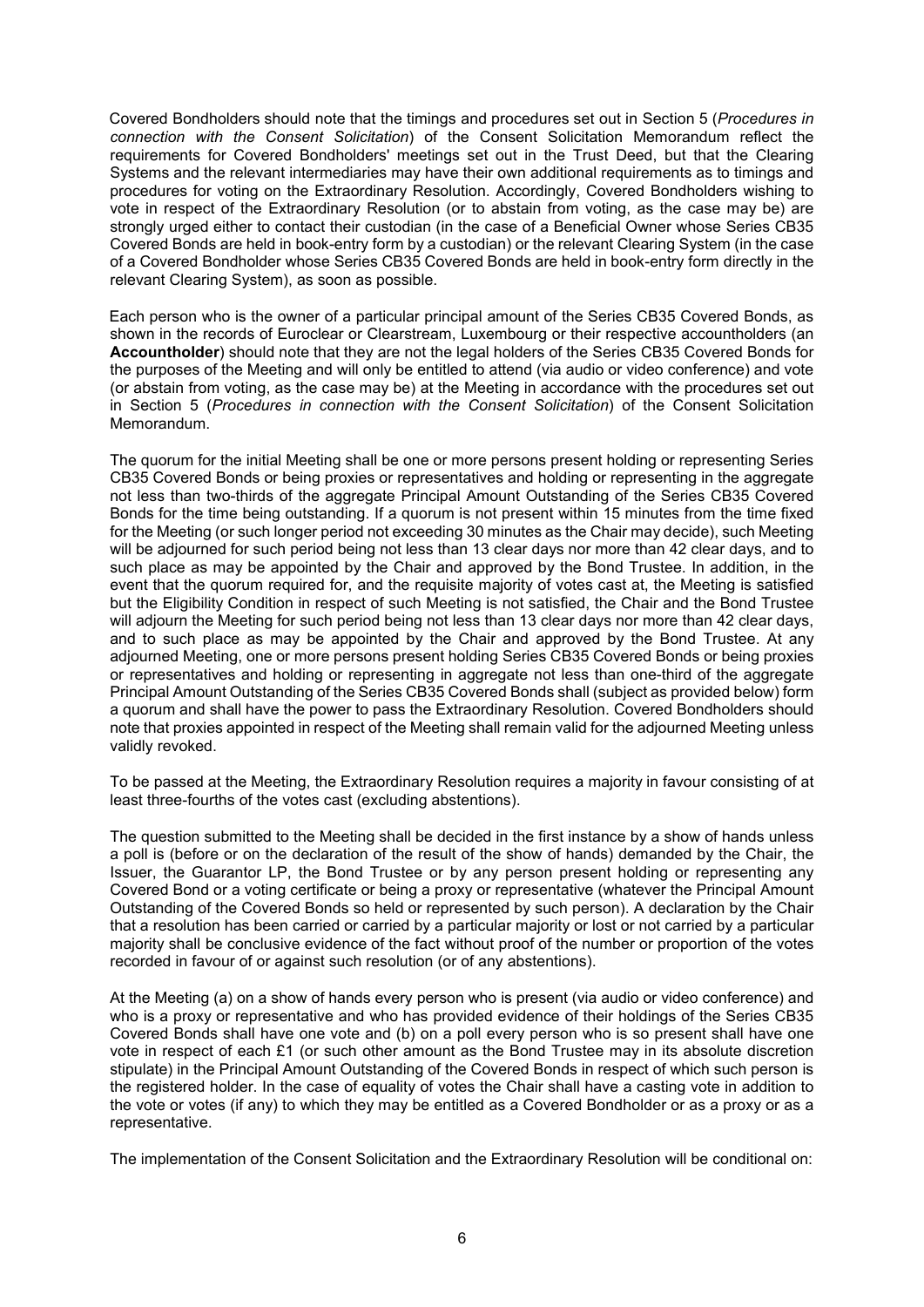- (a) the passing of the Extraordinary Resolution; and
- (b) the quorum required for, and the requisite majority of votes cast at, the Meeting being satisfied by Eligible Covered Bondholders, irrespective of any participation at the Meeting by Ineligible Covered Bondholders (including, if applicable, the satisfaction of such condition at an adjourned Meeting) (the **Eligibility Condition**),

# (together, the **Consent Conditions**).

If passed, the Extraordinary Resolution will be binding upon all the Covered Bondholders of the Series CB35 Covered Bonds whether or not present or voting or abstaining at the Meeting. There are not currently any U.S. Registered Covered Bonds outstanding and so the rights under the Trust Indenture Act specified in the Trust Deed and summarised in the Conditions of the Series CB35 Covered Bonds (including, but not limited to, any Bondholder Reserved Matter) do not apply in respect of the Series CB35 Covered Bonds. As such, the amendments to the Series CB35 Covered Bonds, if approved by Extraordinary Resolution and implemented, are expected to apply to all Covered Bondholders. Without limiting the foregoing, the Issuer reserves the right to, but shall not be required to, take such steps as it may determine to treat the Series CB35 Covered Bonds of any Dissenting Holder as not having been amended.

## **DOCUMENTS AVAILABLE FOR INSPECTION**

Copies of items (a) to (e) below (together, the **Covered Bondholder Information**) will be available from the date of this Notice, for inspection by Covered Bondholders, upon request from the Tabulation Agent on any weekday (public holidays excepted) and on the website of the Tabulation Agent [\(https://deals.lucid-is.com/rbc](https://deals.lucid-is.com/rbc)) up to and including the date of the Meeting and at the Meeting, provided that, in each case a Covered Bondholder will be required to produce evidence satisfactory to the Tabulation Agent as to his or her status as a Covered Bondholder before being provided with copies of the Covered Bondholder Information:

- (a) this Notice;
- (b) the Consent Solicitation Memorandum;
- (c) the current drafts of each Amended and Restated Series CB35 Final Terms, the Supplemental Trust Deed and the Amended and Restated Series CB35 Covered Bond Swap Confirmation, each as referred to in the Extraordinary Resolution set out in Annex 1 (the **Amendment Documents**);
- (d) the Trust Deed; and
- (e) such other ancillary documents (if any) relating to the Covered Bondholder Proposal being provided by the Issuer for inspection.

This Notice should be read in conjunction with the Covered Bondholder Information.

The Covered Bondholder Information may be supplemented from time to time. Existing Covered Bondholders should note that the Amendment Documents may be subject to amendment, where such amendments are in line with the Proposed Amendments up until 4:00 p.m. on the fourth Business Day immediately preceding the Expiration Deadline. Should such amendments be made, blacklined copies (showing the changes from the originally available Amendment Documents) and clean versions will be available from the Tabulation Agent (including on the website of the Tabulation Agent [\(https://deals.lucid-is.com/rbc](https://deals.lucid-is.com/rbc)).

Existing Covered Bondholders will be informed of amendments to the Amendment Documents via Notices to the Clearing Systems for communication to Covered Bondholders and by announcements released on the regulatory news service of the London Stock Exchange.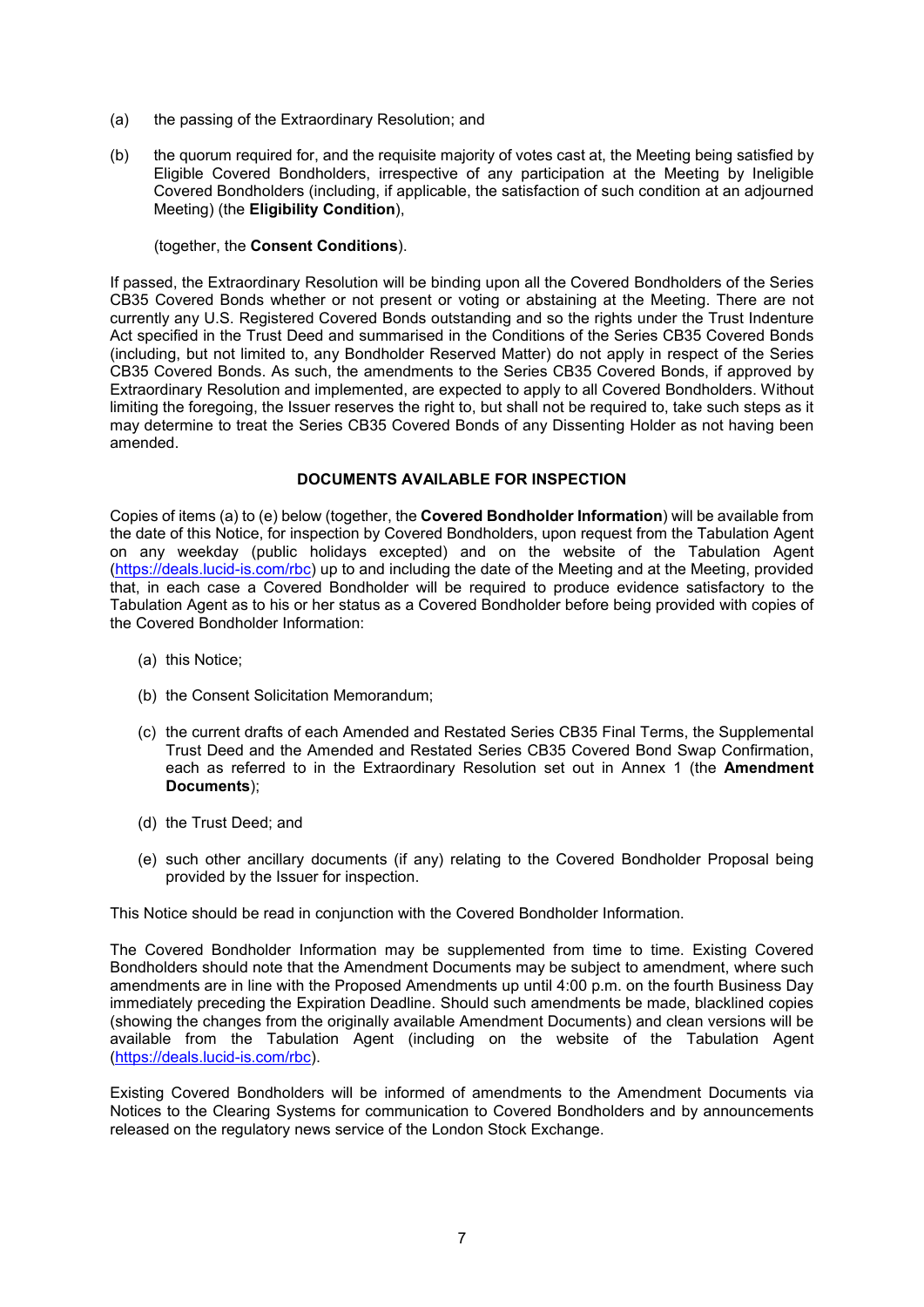## **CONTACT INFORMATION**

Further information relating to the Proposed Amendments can be obtained from the **Solicitation Agent** directly:

## **RBC Europe Limited**

100 Bishopsgate London EC2N 4AA United Kingdom

Attention: Liability Management Desk Tel: +44 (0) 20 7029 7031 Email: liability.management@rbccm.com

The address of the Bond Trustee, the Tabulation Agent, the Issuing and Paying Agent, and the Registrar are set out below:

| <b>Bond Trustee</b>                                                                                                                    | <b>Tabulation Agent</b>                                                                                                                    |
|----------------------------------------------------------------------------------------------------------------------------------------|--------------------------------------------------------------------------------------------------------------------------------------------|
| Computershare Trust Company of Canada<br>100 University Avenue<br>8 <sup>th</sup> Floor<br>Toronto, Ontario<br>Canada, M5J 2Y1         | Lucid Issuer Services Limited<br><b>Tankerton Works</b><br>12 Argyle Walk<br>London<br>WC1H8HA<br>United Kingdom                           |
| Telephone number: +1 416-263-9200<br>Email:<br>corporatetrust.toronto@computershare.com                                                | Attention: Owen Morris<br>Tel: +44 20 7704 0880<br>Email: rbc@lucid-is.com                                                                 |
| <b>Issuing and Paying Agent</b>                                                                                                        | Registrar                                                                                                                                  |
| The Bank of New York Mellon, London Branch<br>One Canada Square<br>London E14 5AL<br>United Kingdom<br>Email: $corpsov1@bnymellon.com$ | The Bank of New York Mellon<br>SA/NV.<br>Luxembourg Branch<br>Vertigo Building - Polaris<br>2-4 rue Eugène Ruppert<br>L-2453<br>Luxembourg |

Email: [corpsov1@bnymellon.com](mailto:corpsov1@bnymellon.com)

Covered Bondholders whose Series CB35 Covered Bonds are held by Euroclear or Clearstream, Luxembourg should contact the Tabulation Agent at the contact details above for further information on how to vote at, or give instructions in respect of, the Meeting.

This Notice is given by:

# **ROYAL BANK OF CANADA**

Dated August 31, 2021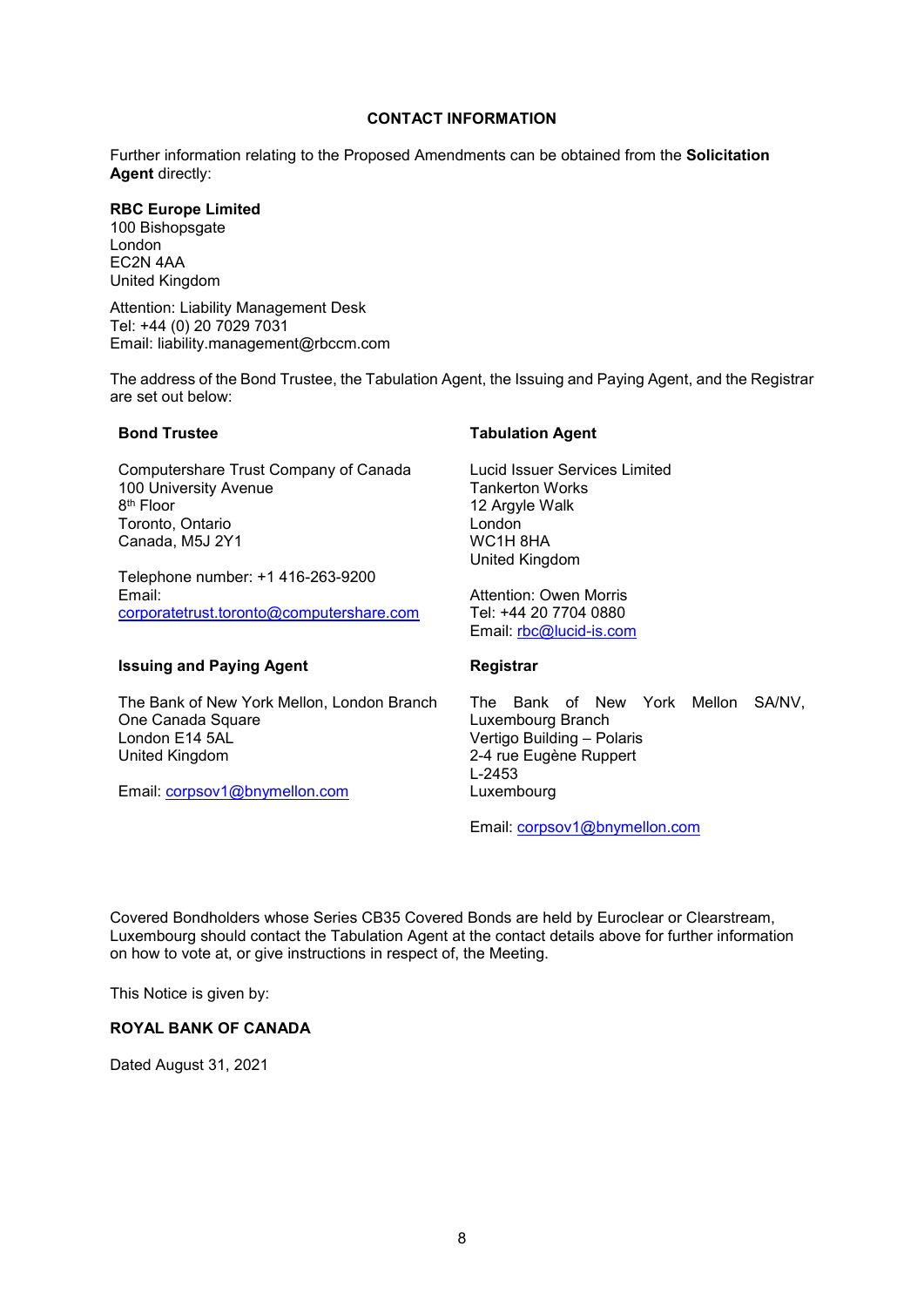#### **ANNEX 1**

## **EXTRAORDINARY RESOLUTION IN RESPECT OF THE GBP650,000,000 FLOATING RATE COVERED BONDS DUE DECEMBER 8, 2022**

"THAT this Meeting of the holders (together, the **Series CB35 Covered Bondholders**) of the presently outstanding GBP650,000,000 Floating Rate Covered Bonds due December 8, 2022 (the **Series CB35 Covered Bonds**) of Royal Bank of Canada (the **Issuer**), constituted by the amended and restated trust deed of September 8, 2017, as further amended, restated, modified and/or supplemented in relation to the Series CB35 Covered Bonds from time to time (the **Trust Deed**) made between the Issuer, RBC Covered Bond Guarantor Limited Partnership (the **Guarantor LP**) and Computershare Trust Company of Canada (the **Bond Trustee**) as bond trustee for, inter alios, the Series CB35 Covered Bondholders:

- 1. (subject to paragraph 9 of this Extraordinary Resolution) assents to and approves the Covered Bondholder Proposal (as defined in the Consent Solicitation Memorandum) and its implementation, as follows:
	- (a) the modification of the terms and conditions of the Series CB35 Covered Bonds (the **Conditions**) (together with corresponding modifications to the Trust Deed and as completed by the Final Terms applicable to the Series CB35 Covered Bonds dated December 6, 2017, as any of the same may from time to time be modified or amended and restated in accordance with the Trust Deed), in order that the Rate of Interest for the Series CB35 Covered Bonds from and including the Effective Date (with the first Interest Amount based on such new Rate of Interest being paid on the next Interest Payment Date occurring on December 8, 2021 (subject to the relevant Business Day Convention, as may be applicable)) will continue to be a floating rate, but will be equal to the sum of Compounded Daily SONIA plus an Adjusted Margin to be calculated as more fully set out in Annex B to the Consent Solicitation Memorandum (**Margin Adjustment**) and in the Amended and Restated Series CB35 Final Terms (as defined in paragraph 2 below); and
	- (b) the amendment and restatement of the Existing Covered Bond Swap Confirmation (as defined in the Consent Solicitation Memorandum), which currently references LIBOR, to reference Compounded Daily SONIA, as set out in the Amended and Restated Series CB35 Covered Bond Swap Confirmation (as defined in paragraph 2 below) in order to provide a hedge against currency and interest rate risks in respect of amounts received by the Guarantor LP under the Interest Rate Swap Agreement and the amounts payable by it in respect of its obligations under the Covered Bond Swap Guarantee;
- 2. (subject to paragraph 9 of this Extraordinary Resolution) authorises, directs, requests and empowers:
	- (a) the Issuer and the Guarantor LP to execute an amended and restated final terms in respect of the Series CB35 Covered Bonds (the **Amended and Restated Series CB35 Final Terms**) to change the Interest Basis applicable to the Series CB35 Covered Bonds from 'LIBOR' to 'Compounded Daily SONIA';
	- (b) the Issuer, the Guarantor LP and the Bond Trustee to execute a deed supplemental to the Trust Deed (the **Supplemental Trust Deed**) which annexes (i) the form of the Amended and Restated Series CB35 Final Terms, (ii) the amendments to Condition 5 (Interest) and Condition 13 (Meetings of Holders of the Covered Bonds, Modification and Waiver) to include Compounded Daily SONIA as an Interest Basis in the Conditions applicable to the Series CB35 Covered Bonds and (iii) the amendments to Schedule 5 of the Trust Deed; and
	- (c) the Issuer and the Guarantor LP, to execute an amendment and restatement of the Existing Covered Bond Swap Confirmation which references LIBOR in respect of the Series CB35 Covered Bonds to reference Compounded Daily SONIA (the **Amended and Restated Series CB35 Covered Bond Swap Confirmation**);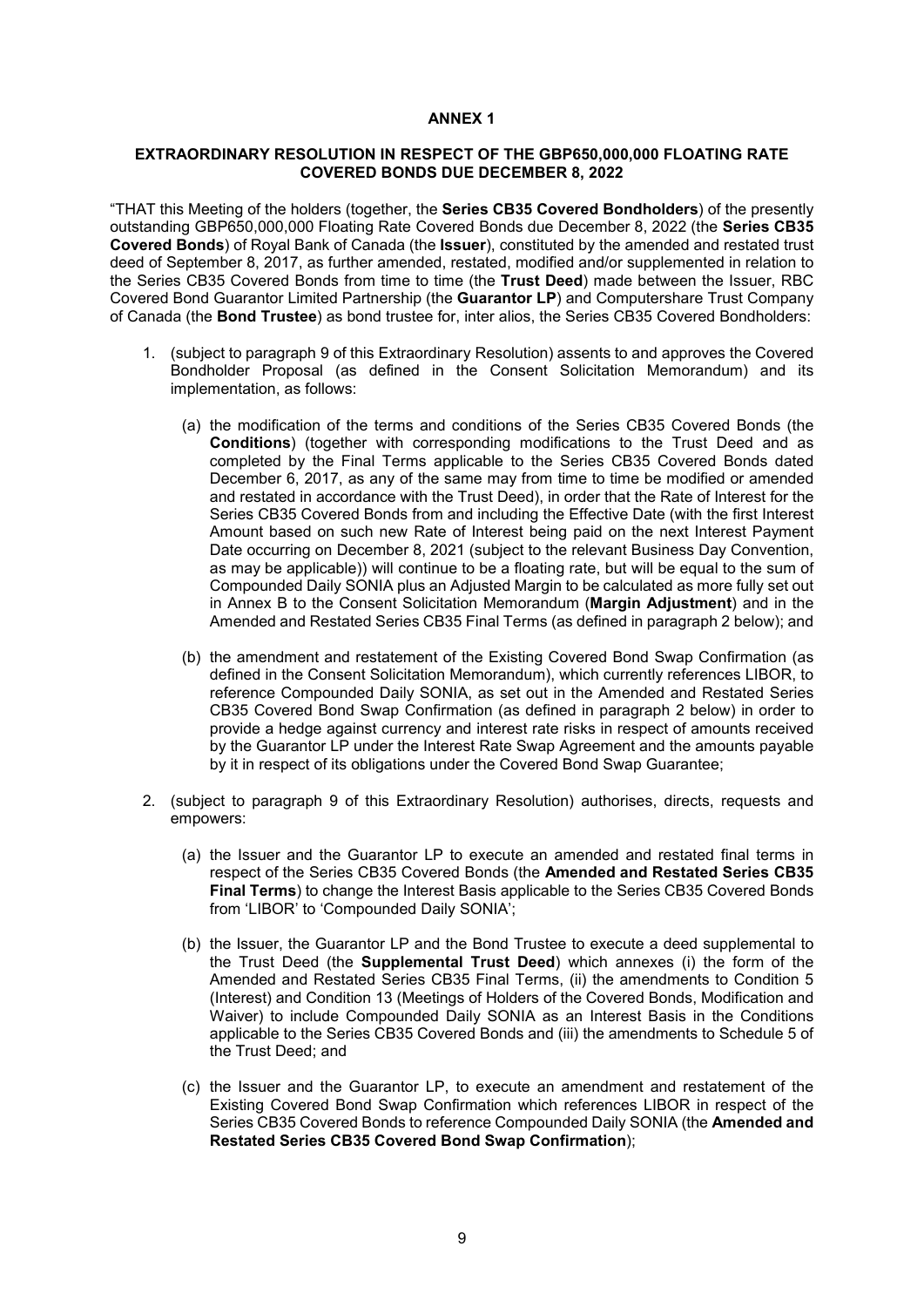in each case (a) to (c) above to effect the modifications referred to in paragraph 1 of this Extraordinary Resolution, in the form or substantially in the form of the drafts produced to this Meeting and for the purpose of identification signed by the chair of this Meeting (the **Chair**) thereof, with such amendments thereto (if any) as the Bond Trustee shall require or agree to; and

- (d) the Issuer, the Guarantor LP, the Bond Trustee, the Issuing and Paying Agent and the Agents to execute and to do all such deeds, instruments, acts and things as may be necessary, desirable or expedient in its sole opinion to carry out and to give effect to this Extraordinary Resolution and the implementation of the modifications referred to in paragraph 1 of this Extraordinary Resolution;
- 3. discharges and exonerates the Bond Trustee from all liability for which it may have become or may become responsible under the Trust Deed or the Series CB35 Covered Bonds or any Transaction Document or any document related thereto in respect of any act or omission in connection with the passing of this Extraordinary Resolution or its implementation, the modifications referred to in paragraph 1 of this Extraordinary Resolution or the implementation of those modifications or the executing of any deeds, agreements, documents or instructions, the performance of any acts, matters or things to be done to carry out and give effect to the matters contemplated in the Amended and Restated Series CB35 Final Terms, the Supplemental Trust Deed, the Amended and Restated Series CB35 Covered Bond Swap Confirmation, the Consent Solicitation Memorandum, the Notice or this Extraordinary Resolution;
- 4. irrevocably waives any claim that the Series CB35 Covered Bondholders may have against the Bond Trustee or the Agents arising as a result of any loss or damage which we may suffer or incur as a result of the Bond Trustee or the Agents acting upon this Extraordinary Resolution (including but not limited to circumstances where it is subsequently found that this Extraordinary Resolution is not valid or binding on the Covered Bondholders) and the Series CB35 Covered Bondholders further confirm that the Series CB35 Covered Bondholders will not seek to hold the Bond Trustee or the Agents liable for any such loss or damage;
- 5. expressly agrees and undertakes to indemnify and hold harmless the Bond Trustee and the Agents from and against all losses, liabilities, damages, costs, charges and expenses which may be suffered or incurred by them as a result of any claims (whether or not successful, compromised or settled), actions, demands or proceedings brought against the Bond Trustee or the Agents and against all losses, costs, charges or expenses (including legal fees) which the Bond Trustee or the Agents may suffer or incur which in any case arise as a result of the Bond Trustee and the Agents acting in accordance with the Extraordinary Resolution and the Trust Deed;
- 6. (subject to paragraph 9 of this Extraordinary Resolution) sanctions and assents to every abrogation, modification, compromise or arrangement in respect of the rights of the Series CB35 Covered Bondholders appertaining to the Series CB35 Covered Bonds against the Issuer or the Guarantor LP, whether or not such rights arise under the Conditions, involved in, resulting from or to be effected by the amendments referred to in paragraph 1 of this Extraordinary Resolution and their implementation;
- 7. waives any and all requirements, restrictions and conditions precedent set forth in the Transaction Documents on any person, in implementing the Amended and Restated Series CB35 Final Terms, the Supplemental Trust Deed, the Amended and Restated Series CB35 Covered Bond Swap Confirmation, this Extraordinary Resolution and the Covered Bond Proposal;
- 8. discharges and exonerates each of the Issuer and the Guarantor LP from all liability for which it may have become or may become responsible under the Trust Deed, the Series CB35 Covered Bonds or any Transaction Document or any document related thereto in respect of any act or omission in connection with the passing of this Extraordinary Resolution or the executing of any deeds, agreements, documents or instructions, the performance of any acts,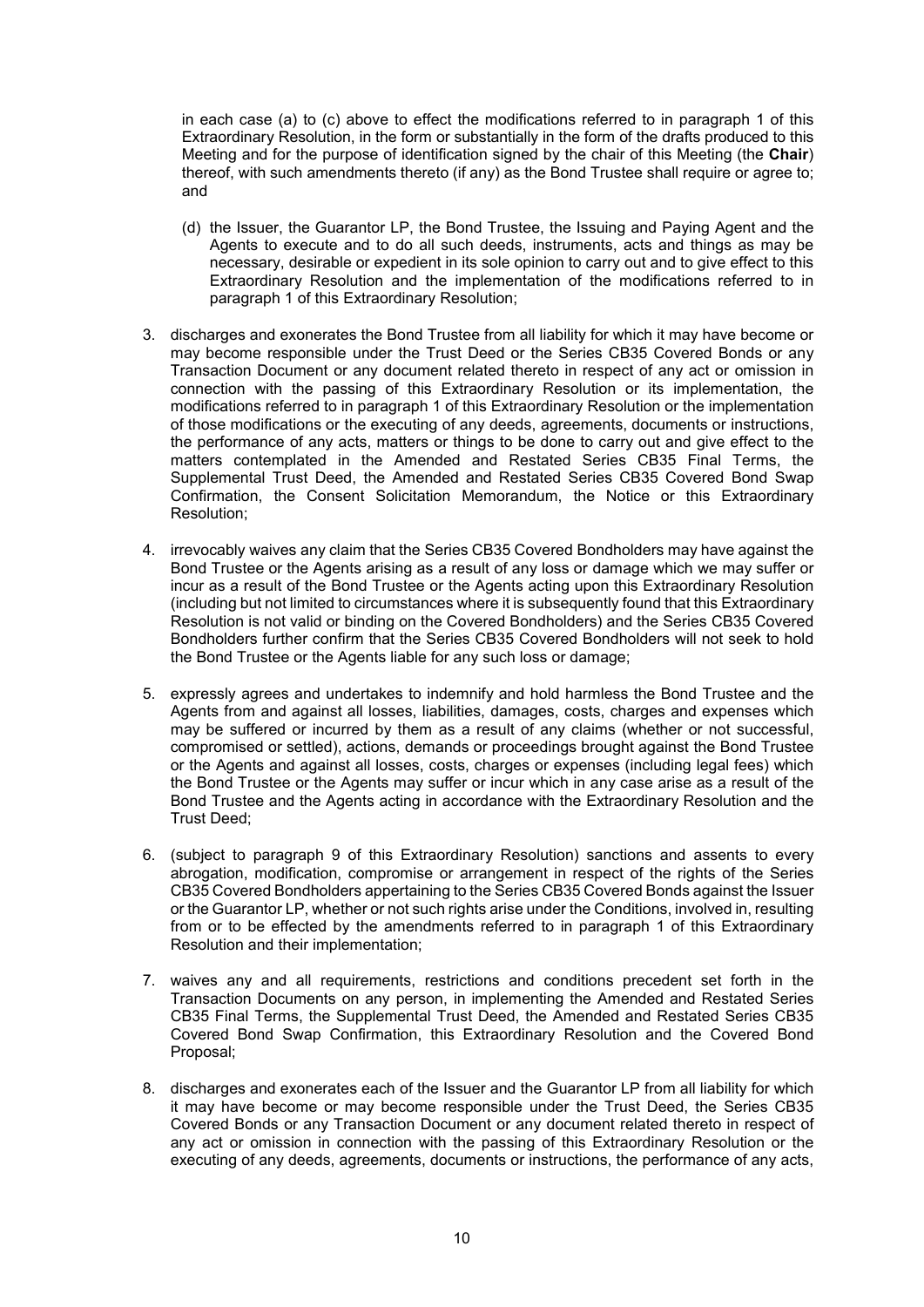matters or things to be done to carry out and give effect to the matters contemplated in the Amended and Restated Series CB35 Final Terms, the Supplemental Trust Deed, the Amended and Restated Series CB35 Covered Bond Swap Confirmation, the Consent Solicitation Memorandum, the Notice or this Extraordinary Resolution;

- 9. declares that the implementation of this Extraordinary Resolution shall be conditional on:
- (a) the passing of this Extraordinary Resolution; and
- (b) the quorum required for, and the requisite majority of votes cast at, this Meeting being satisfied by Eligible Series CB35 Covered Bondholders, irrespective of any participation at this Meeting by Ineligible Series CB35 Covered Bondholders and that, in the event that the Extraordinary Resolution is passed at this Meeting but such condition is not satisfied, the Chair and the Bond Trustee are hereby authorised, directed, requested and empowered to adjourn this Meeting for such period being not less than 13 clear days nor more than 42 clear days, and to such place as may be appointed by the Chair and approved by the Bond Trustee, for the purpose of reconsidering resolutions 1 to 11 of this Extraordinary Resolution with the exception of resolution 9(b) of this Extraordinary Resolution. At any such adjournment of this Meeting, one or more persons present being proxies or representatives and holding or representing in aggregate not less than one-third of the aggregate Principal Amount Outstanding of the Series CB35 Covered Bonds shall form a quorum and shall have the power to pass such Extraordinary Resolution, and this condition set out in this paragraph 9(b) will be satisfied if the quorum required for, and the requisite majority of votes cast at, such adjourned Meeting are satisfied by Eligible Series CB35 Covered Bondholders irrespective of any participation at the adjourned Meeting by Ineligible Series CB35 Covered Bondholders;
- 10. acknowledges that the following terms, as used in this Extraordinary Resolution, shall have the meanings given below:

**Consent Solicitation** means the invitation by the Issuer to all Eligible Series CB35 Covered Bondholders to consent to the modification of the Conditions relating to the Series CB35 Covered Bonds as described in the Consent Solicitation Memorandum and as the same may be amended in accordance with its terms;

**Consent Solicitation Memorandum** means the consent solicitation memorandum dated August 31, 2021 prepared by the Issuer in relation to the Consent Solicitation;

**Eligible Series CB35 Covered Bondholder** or **Eligible Covered Bondholder** means each Series CB35 Covered Bondholder who is (a) located and resident outside the United States and not a U.S. person (as defined in Regulation S under the Securities Act); (b) an eligible counterparty or a professional client (each as defined in COBS and UK MiFIR, respectively) and, if applicable and acting on a non-discretionary basis, who is acting on behalf of a beneficial owner that is also an eligible counterparty or a professional client, in each case in respect of the Series CB35 Covered Bonds; and (c) otherwise a person to whom the Consent Solicitation can be lawfully made and that may lawfully participate in the Consent Solicitation;

**Ineligible Series CB35 Covered Bondholder** or **Ineligible Covered Bondholder** means each Series CB35 Covered Bondholder who is not a person to whom the Consent Solicitation is being made, on the basis that such Series CB35 Covered Bondholder is either (i) a U.S. person and/or located or resident in the United States and/or (ii) is not an eligible counterparty or a professional client (each as defined in COBS and UK MiFIR, respectively) and, if applicable and acting on a non-discretionary basis, who is not acting on behalf of a beneficial owner that is also an eligible counterparty or a professional client and/or (iii) a person to whom the Consent Solicitation cannot otherwise be lawfully made; and

**Securities Act** means the U.S. Securities Act of 1933, as amended;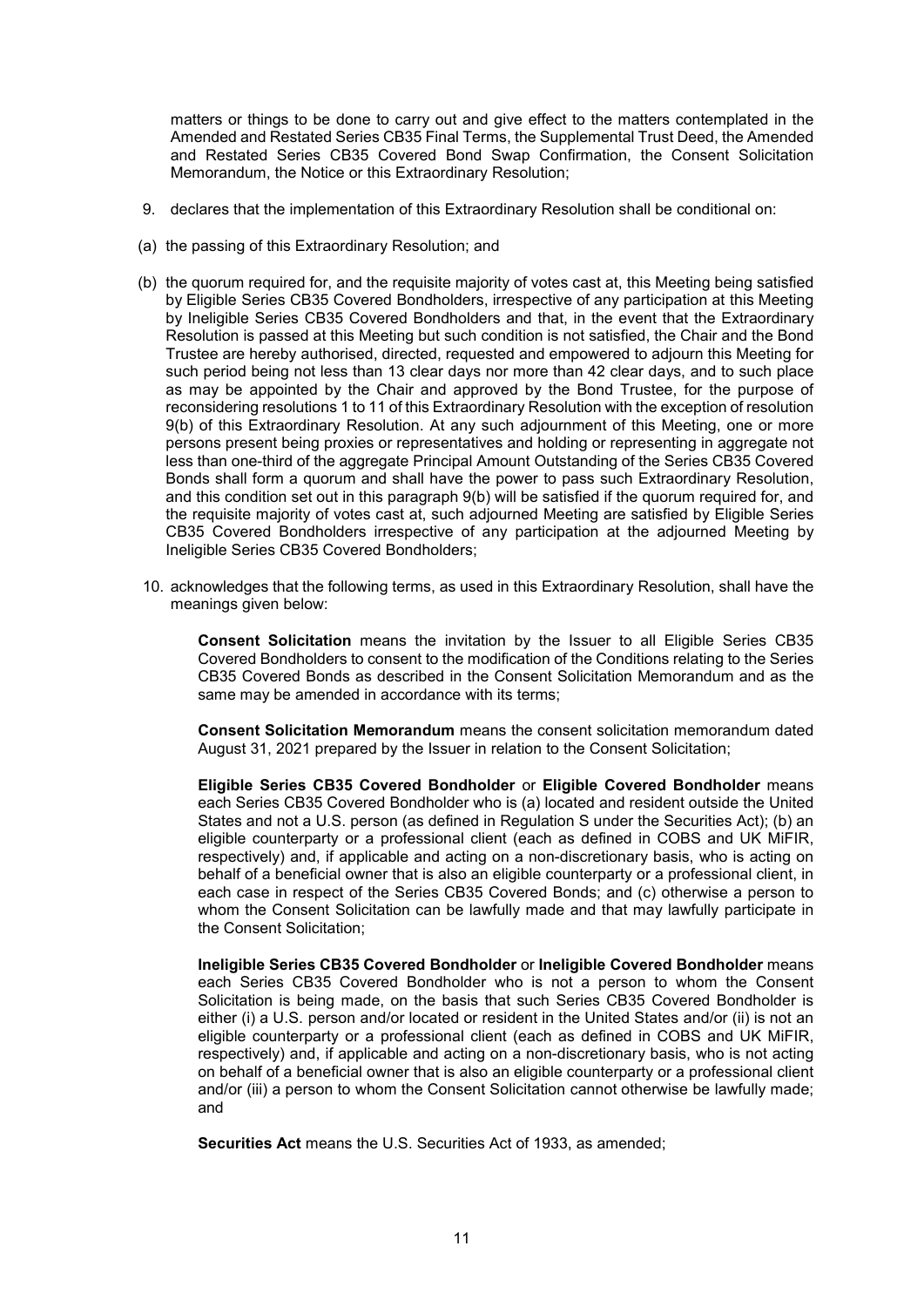- 11. in the circumstances where the Issuer exercises its right to treat the Series CB35 Covered Bonds of any Dissenting Holder as not having been amended, acknowledges and consents to the Issuer, the Guarantor LP and the Bond Trustee taking such other and further steps and actions and entering into such agreements and amendments as they may determine to treat the Series CB35 Covered Bonds of any Dissenting Holder as not having been amended; and
- 12. agrees that capitalised terms in this document where not defined herein shall have the meanings given to them in the Consent Solicitation Memorandum (a copy of which is available for inspection as referred to in the Consent Solicitation Memorandum itself or the Notice)."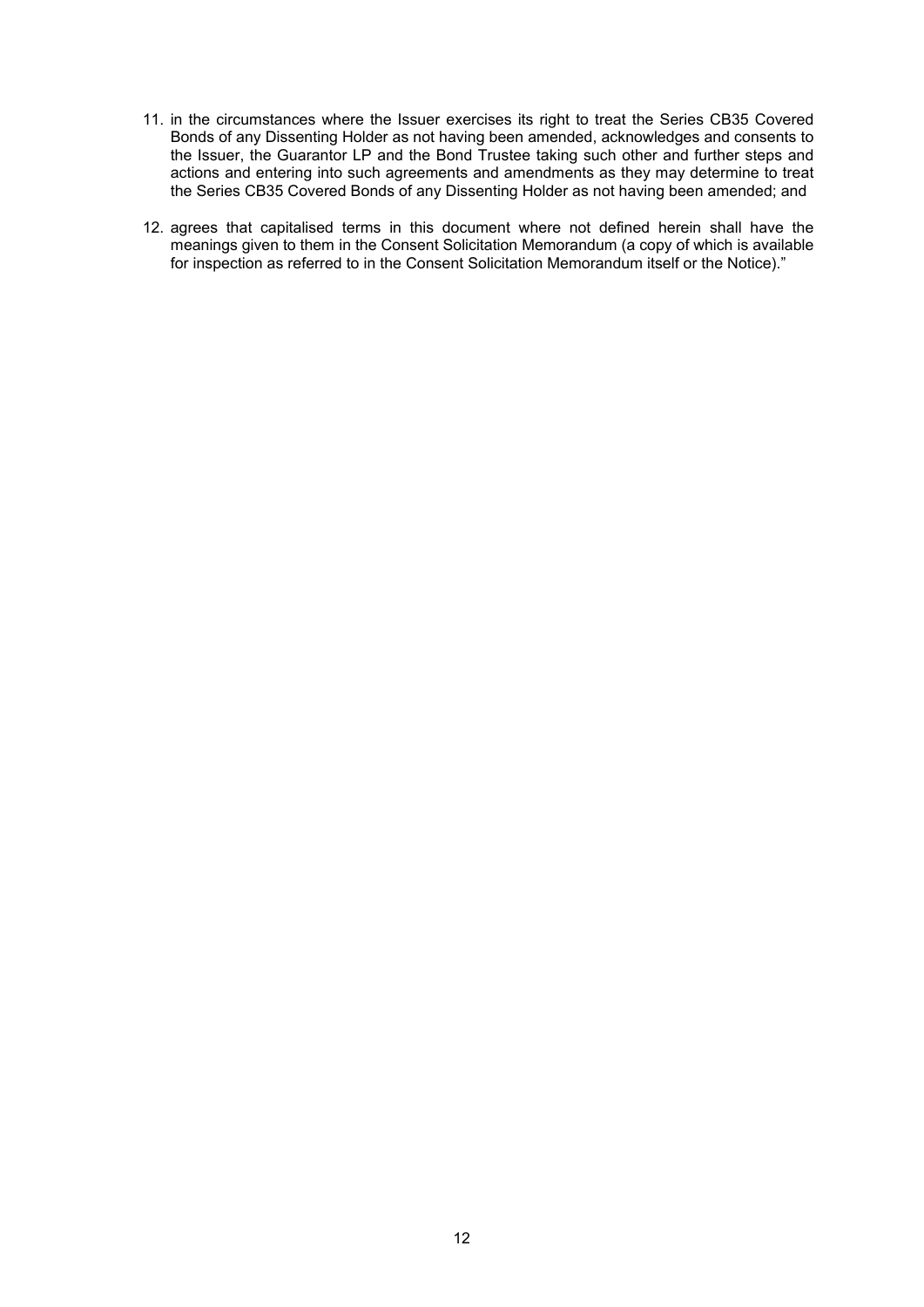### **ANNEX 2**

## **AMENDMENT TO THE CONDITIONS**

## **1.01 Compounded Daily SONIA – Observation Lookback Convention**

# **The following section shall be added to Condition 5.03 under the section "***Screen Rate Determination***":**

Where Screen Rate Determination is specified as applicable in the applicable Final Terms and the Reference Rate is specified in the applicable Final Terms as being "**Compounded Daily SONIA**", the Rate of Interest for each Interest Period will, as provided below, be Compounded Daily SONIA for such Interest Period plus or minus (as indicated in the applicable Final Terms) the Margin, if any, all determined by the Calculation Agent. Compounded Daily SONIA will be calculated in accordance with the lag observation method (the "**Observation Lookback Convention**").

"**Compounded Daily SONIA**" means, with respect to an Interest Period, the rate of return of a daily compound interest investment (with the daily Sterling overnight reference rate as reference rate for the calculation of interest) and will be calculated by the Calculation Agent on the relevant Interest Determination Date, as follows, and the resulting percentage will be rounded if necessary to the fourth decimal place, with 0.00005 per cent. being rounded upwards:

*Observation Lookback Convention:*

$$
\left[\prod_{i=1}^{d_o} \bigg(1+\frac{SONIA_{i-pLBD}\times n_i}{365}\bigg)-1\right]\times \frac{365}{d}
$$

where:

"**d**" is the number of calendar days in the relevant Interest Period;

"d<sub>o</sub>" is the number of London Banking Days in the relevant Interest Period;

"**i**" is a series of whole numbers from one to d<sub>o</sub>, each representing the relevant London Banking Day in chronological order from, and including, the first London Banking Day in the relevant Interest Period;

"**London Banking Day**" or "**LBD**" means any day on which commercial banks are open for general business (including dealing in foreign exchange and foreign currency deposits) in London, UK;

"**ni**", for any London Banking Day "i" in the Interest Period, means the number of calendar days from and including such London Banking Day "i" up to but excluding the earlier of (i) the following London Banking Day or (ii) the last day of the relevant Interest Period or, in respect of the final Interest Period, the Final Maturity Date or the Extended Due for Payment Date, as the case may be;

"**Observation Lookback Period**" is as specified in the applicable Final Terms;

"**p**" is the number of London Banking Days included in the Observation Lookback Period;

"**Relevant Screen Page**" means the page, section or other part of a particular information service (including, without limitation, Reuters service ("**Reuters**")) specified as the "Relevant Screen Page" in the applicable Final Terms, or such other successor or replacement page,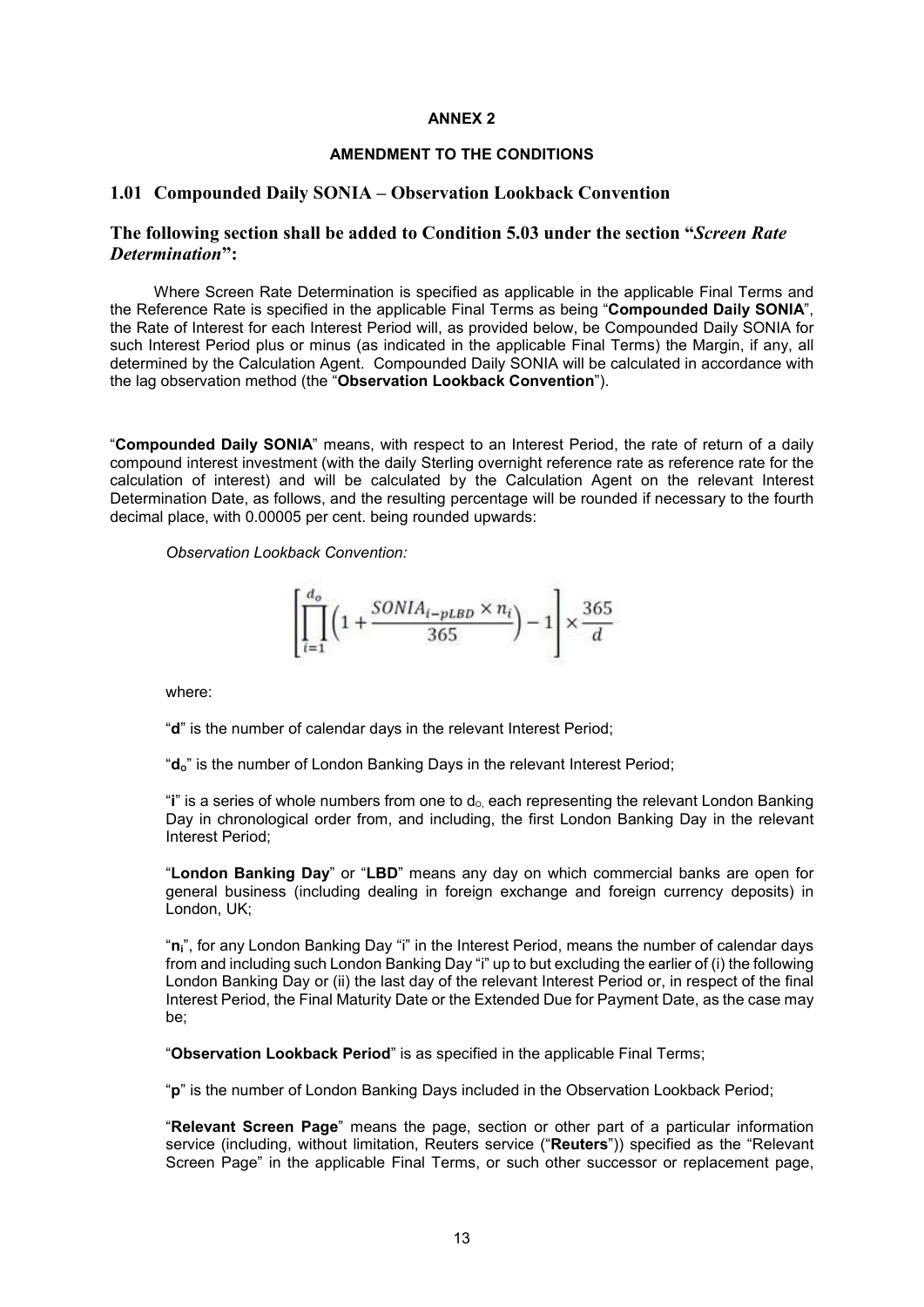section or other part in that information service (or any page, section or other part of a successor information service), in each case, as may be nominated by the person providing or sponsoring the information appearing there for the purpose of displaying rates or prices comparable to the Reference Rate;

"**SONIA**<sub>i</sub><sub>pLBD</sub>" means, in respect of any London Banking Day "i" in the relevant Interest Period, the SONIA reference rate for the London Banking Day falling "p" London Banking Days prior to the relevant London Banking Day "i"; and

"**SONIA reference rate**", in respect of any London Banking Day, is a reference rate equal to the daily Sterling Overnight Index Average ("**SONIA**") rate for such London Banking Day as provided by the administrator of SONIA to authorised distributors and as then published on the Relevant Screen Page or, if the Relevant Screen Page is unavailable, as otherwise published by such authorised distributors, in each case on the London Banking Day immediately following such London Banking Day.

If, subject to Condition 13, in respect of any London Banking Day, the Calculation Agent (or such other party responsible for the calculation of the Rate of Interest, as specified in the applicable Final Terms) determines that the SONIA reference rate is not available on the Relevant Screen Page and has not otherwise been published by the relevant authorised distributors, then the SONIA reference rate in respect of such London Banking Day shall be: (a) (i) the Bank of England's Bank Rate (the "**Bank Rate**") prevailing at 5:00 p.m. (or, if earlier, close of business) on such London Banking Day; plus (ii) the mean of the spread of the SONIA reference rate to the Bank Rate over the previous five London Banking Days in respect of which a SONIA reference rate has been published, excluding the highest spread (or, if there is more than one highest spread, one only of those highest spreads) and lowest spread (or, if there is more than one lowest spread, one only of those lowest spreads) to the Bank Rate, or (b) if the Bank Rate is not available on the relevant London Banking Day, the most recent SONIA reference rate in respect of a London Banking Day.

Notwithstanding the paragraph above, and without prejudice to Condition 13, in the event the Bank of England publishes guidance as to (i) how the SONIA rate is to be determined or (ii) any rate that is to replace the SONIA reference rate, the Calculation Agent (or such other party responsible for the calculation of the Rate of Interest, as specified in the applicable Final Terms) shall, subject to receiving written instructions from the Issuer and to the extent that it is reasonably practicable, follow such guidance in order to determine the SONIA rate for any London Banking Day "i" for the purpose of the relevant Series of Covered Bonds for so long as the SONIA rate is not available and has not been published by the authorised distributors.

If the relevant Series of Covered Bonds become due and payable in accordance with Condition 7, the final Interest Determination Date shall, notwithstanding any Interest Determination Date specified in the applicable Final Terms, be deemed to be the date on which such Covered Bonds become due and payable, and the Rate of Interest on such Covered Bonds shall, for so long as such Covered Bonds remain outstanding, be that determined on such date and as if (solely for the purpose of such interest determination) the relevant Interest Period had been shortened accordingly.

# **1.02 Base Rate Modification**

# *The following shall be added immediately following the fourth complete paragraph (including sub-paragraphs (a) and (b)) in Condition 13:*

The Guarantor LP and the Issuer may agree, and the Bond Trustee shall agree, without the consent of the holders of the Covered Bonds or Couponholders of any Series and without the consent of the other Secured Creditors other than any Secured Creditor that is party to the relevant documents (and for this purpose the Bond Trustee may disregard whether any such modification relates to a Series Reserved Matter), to any modification (other than in respect of a Series Reserved Matter, provided that a Base Rate Modification (as defined below) will not constitute a Series Reserved Matter) to the Conditions and/or any Transaction Document (including, for the avoidance of doubt but without limitation, the Covered Bond Swap Agreement in relation to the relevant Series of Covered Bonds and subject to the consent only of the Secured Creditors (x) party to the relevant Transaction Document being amended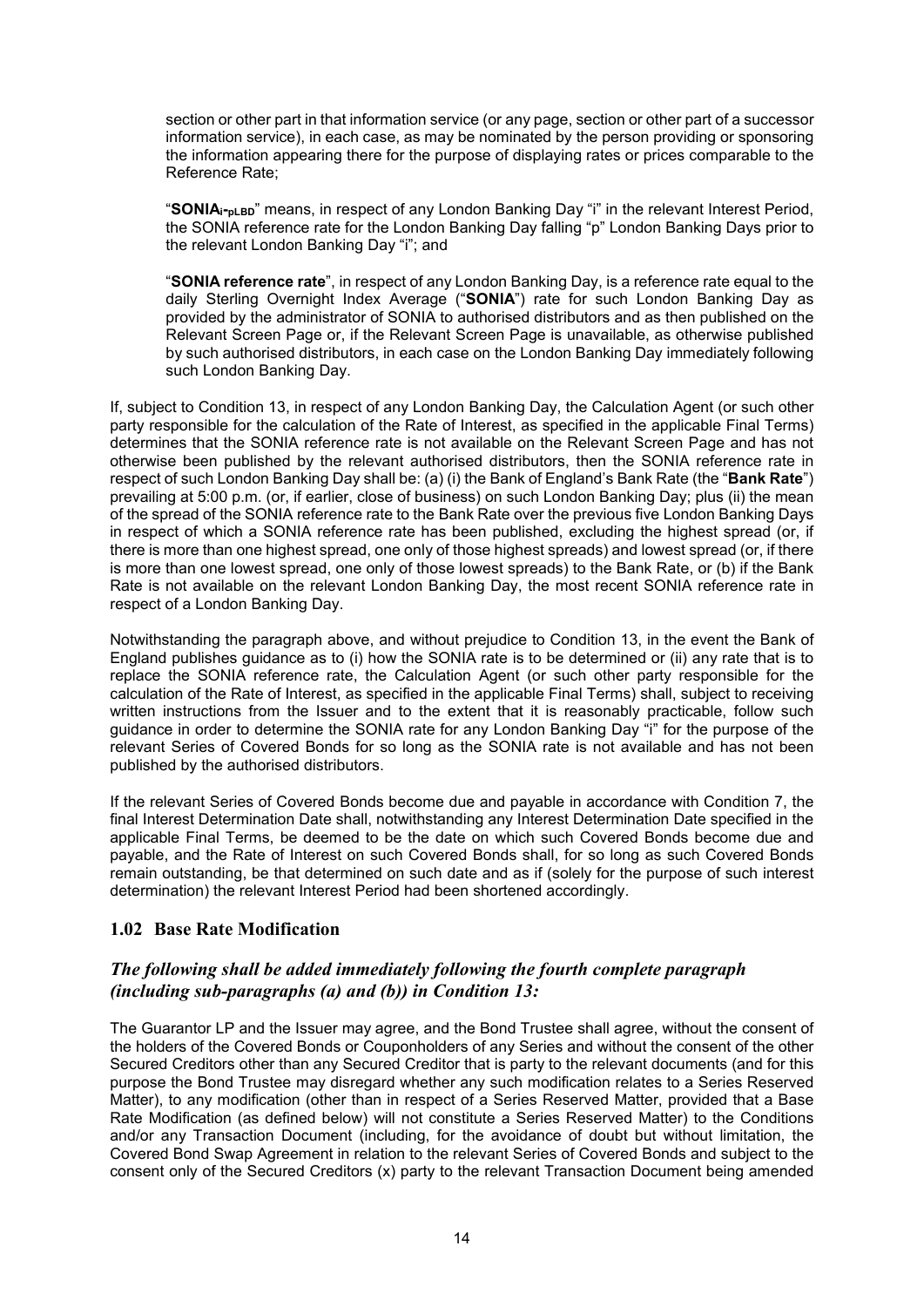or (y) whose ranking in any Priorities of Payments is affected) that the Issuer considers necessary for the purpose of changing the base rate in respect of the Covered Bonds from a Reference Rate to an alternative base rate (any such rate, an "**Alternative Base Rate**") and making such other amendments as are necessary or advisable in the reasonable judgment of the Issuer to facilitate such change (a "**Base Rate Modification**"), provided that in each case:

- (i) the Issuer certifies to the Bond Trustee, the Issuing and Paying Agent and the Calculation Agent in writing (such certificate, a "**Base Rate Modification Certificate**") that:
	- (A) such Base Rate Modification is being undertaken due to:
		- (I) a material disruption to the relevant Reference Rate, an adverse change in the methodology of calculating the relevant Reference Rate or the relevant Reference Rate ceasing to exist or be published;
		- (II) the insolvency or cessation of business of the administrator of the Reference Rate (in circumstances where no successor administrator has been appointed);
		- (III) a public statement by the administrator of the relevant Reference Rate that it will cease publishing such Reference Rate permanently or indefinitely (in circumstances where no successor administrator for the Reference Rate has been appointed that will continue publication of the relevant Reference Rate) and such cessation is reasonably expected by the Issuer to occur prior to the Final Maturity Date or the Extended Due for Payment Date, as applicable;
		- (IV) a public statement by the supervisor of the administrator of the relevant Reference Rate that such Reference Rate has been or will be permanently or indefinitely discontinued or will be changed in an adverse manner and such cessation is reasonably expected by the Issuer to occur prior to the Final Maturity Date or the Extended Due for Payment Date, as applicable;
		- (V) a public statement by the supervisor of the administrator of the relevant Reference Rate that means such Reference Rate may no longer be used, is no longer representative of relevant underlying market(s) or that its use is or will be subject to restrictions or adverse consequences;
		- (VI) it has become unlawful for any Paying Agent, the Calculation Agent or the Issuer to calculate any payments due to be made to any holders of the Covered Bonds or Couponholders of any Series using the relevant Reference Rate; or
		- (VII) the reasonable expectation of the Issuer that any of the events specified in sub-paragraphs (I), (II), (III), (IV), (V) or (VI) will occur or exist within six months of the proposed effective date of such Base Rate Modification,
	- (B) the modifications proposed are required solely for the purpose of applying the Alternative Base Rate and making consequential modifications to any Transaction Document which are, as reasonably determined by the Issuer as necessary or advisable in its reasonable judgement, and the modifications have been drafted solely to such effect; and
	- (C) the consent of each Secured Creditor (x) which is party to the relevant Transaction Document being amended, or (y) whose ranking in any Priorities of Payments is affected has been obtained (evidence of which shall be provided by the Issuer to the Bond Trustee with the Base Rate Modification Certificate) and, subject to subparagraph (vii) immediately below, no other consents are required to be obtained in relation to the Base Rate Modification, provided, for the avoidance of doubt, that the Calculation Agent, the Issuing and Paying Agent or any other Paying Agent, as Secured Creditors, shall not be obliged to agree to any modifications to any Transaction Documents for purposes of applying the Alternative Base Rate, which, in the sole opinion of such Calculation Agent, the Issuing and Paying Agent or any other Paying Agent, as the case may be, would impose more onerous obligations upon it or expose it to any additional duties, responsibilities or liabilities or reduce or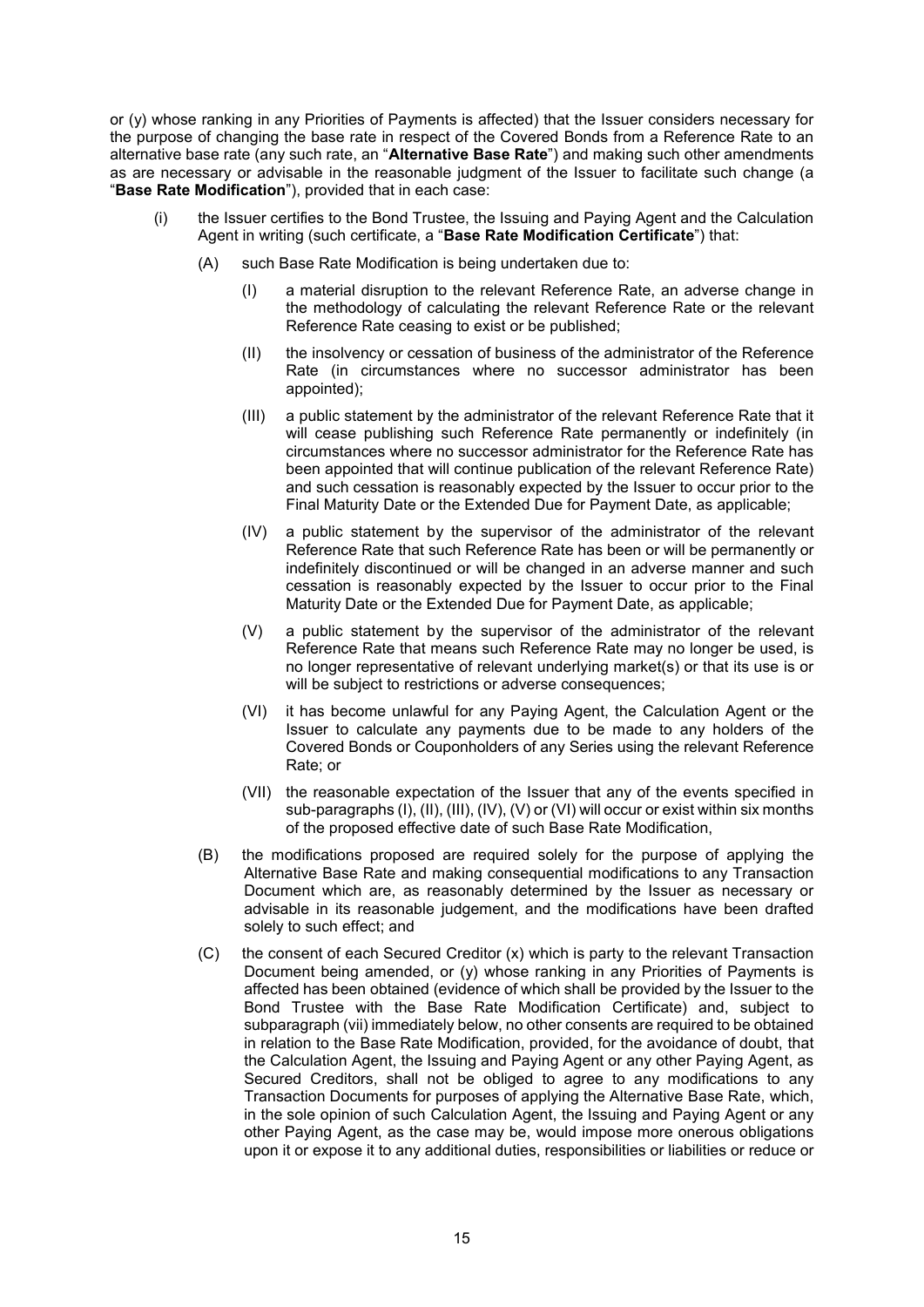amend the protective provisions afforded to any such person in the Agency Agreement; and

- (ii) such Alternative Base Rate is:
	- (A) a base rate published, endorsed, approved or recognised by the Bank of England, the Federal Reserve Bank of New York, the Bank of Canada or the ECB or the central bank, reserve bank, monetary authority or similar institution for the currency to which the Reference Rate relates, any regulator in the United States, the UK or the European Union or the country whose currency relates to the relevant Reference Rate or any stock exchange on which the Covered Bonds are listed or any relevant committee or other body established, sponsored or approved by any of the foregoing); or
	- (B) a base rate utilised in a material number of publicly-listed publicly-offered or benchmark new issues of floating rate covered bonds or floating rate senior unsecured notes prior to the effective date of such Base Rate Modification (for these purposes, 5 such issues shall be considered material); or
	- (C) a base rate utilised in a publicly-listed publicly-offered or benchmark new issue of floating rate covered bonds where the issuer (or, in the case of asset backed securities, the originator of the relevant assets) is the Issuer or a Subsidiary of the Issuer;
- (iii) at least 30 days' prior written notice of any Base Rate Modification has been given to the Bond Trustee;
- (iv) the Base Rate Modification Certificate is provided to the Bond Trustee at the time the Bond Trustee is notified of the Base Rate Modification and on the effective date of such Base Rate Modification;
- (v) with respect to each Rating Agency, a Rating Agency Confirmation (as defined in Condition 20) has been obtained;
- (vi) the Issuer pays (or arranges for the payment of) all fees, costs and expenses (including legal fees) properly incurred by the Bond Trustee in connection with such Base Rate Modification:
- (vii) the Issuer has provided at least 30 days' notice to the Covered Bondholders of the relevant Series of Covered Bonds of the Base Rate Modification in accordance with Condition 14 and by publication on Bloomberg on the "Company News" screen relating to the Covered Bonds (in each case specifying the date and time by which Covered Bondholders must respond), and Covered Bondholders representing at least 10 per cent. of the aggregate Principal Amount Outstanding of the relevant Series of Covered Bonds then outstanding have not notified the Issuer or the Issuing and Paying Agent in accordance with the then current practice of any applicable Clearing System through which such Covered Bonds may be held by the time specified in such notice that such Covered Bondholders do not consent to the Base Rate Modification.

If Covered Bondholders representing at least 10 per cent. of the aggregate Principal Amount Outstanding of the relevant Series of Covered Bonds then outstanding have notified the Issuer or the Issuing and Paying Agent in accordance with the then current practice of any applicable Clearing System through which the Covered Bonds may be held or in the manner specified in the next following paragraph of this Condition 13 where there is no applicable Clearing System by the time specified in such notice that such Covered Bondholders do not consent to the Base Rate Modification, then the Base Rate Modification will not be made unless an Extraordinary Resolution of the Covered Bondholders of the relevant Series then outstanding is passed in favour of the Base Rate Modification in accordance with this Condition 13.

Where there is no applicable Clearing System, Covered Bondholders may object in writing to a Base Rate Modification by notifying the Issuer or the Issuing and Paying Agent but any such objection in writing must be accompanied by evidence to the Bond Trustee's satisfaction (having regard to prevailing market practices) of the relevant Covered Bondholder's holding of the Covered Bonds.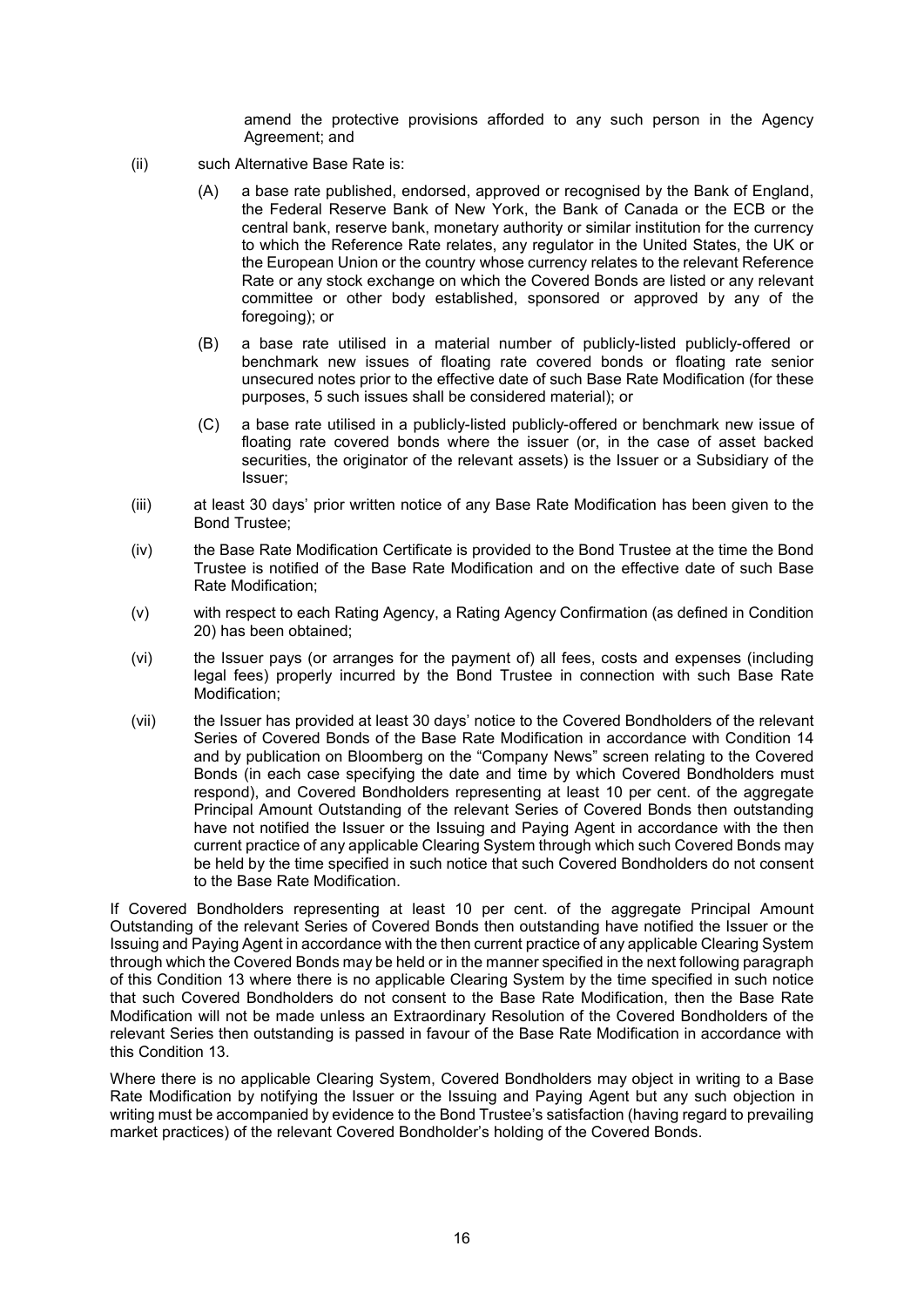For the avoidance of doubt, the Issuer may give effect to an Alternative Base Rate on more than one occasion provided that the conditions set out in respect of a Base Rate Modification in this Condition 13 are satisfied.

Without prejudice to the obligations of the Issuer under this Condition 13 in respect of a Base Rate Modification, the Reference Rate and the fallback provisions provided for in Condition 5.03 will continue to apply unless and until the Bond Trustee has received the Base Rate Modification Certificate in accordance with this Condition 13. For the avoidance of doubt, the terms of Condition 13 in respect of a Base Rate Modification shall apply to the determination of the Interest Rate on the relevant Interest Determination Date only, and the Rate of Interest applicable to any subsequent Interest Period(s) is subject to the operation of, and to adjustment as provided in, this Condition 13 in respect of a Base Rate Modification.

When implementing any Base Rate Modification; (A) the Bond Trustee shall not consider the interests of the Covered Bondholders, any other Secured Creditor or any other person and shall act and rely solely and without investigation or liability on any Base Rate Modification Certificate or other certificate or evidence provided to it by the Issuer and shall not be liable to the Covered Bondholders, any other Secured Creditor or any other person for so acting or relying, irrespective of whether any such modification is or may be materially prejudicial to the interests of any such person; and (B) the Bond Trustee shall not be obliged to agree to any modification which, in the sole opinion of the Bond Trustee, would have the effect of (i) exposing the Bond Trustee to any liability against which it has not been indemnified and/or secured and/or pre-funded to its satisfaction or (ii) increasing the obligations or duties, or decreasing the rights, powers, authorisations, discretions, indemnification or protections, of the Bond Trustee in the Transaction Documents and/or these Conditions

# **1.03 Miscellaneous**

# *The definition of "Series Reserved Matter" at the end of Condition 13 is amended as follows:*

The words "(other than, for the avoidance of doubt, a Base Rate Modification)" shall be added immediately following the word "payable" in (i), so that it reads as follows:

"*Series Reserved Matter*" in relation to Covered Bonds of a Series means: (i) reduction or cancellation of the amount payable or, where applicable, modification of the method of calculating the amount payable (other than, for the avoidance of doubt, a Base Rate Modification) or modification of the date of payment or, where applicable, modification of the method of calculating the date of payment in respect of any principal or interest in respect of the Covered Bonds; (ii) alteration of the currency in which payments under the Covered Bonds, Receipts and Coupons are to be made; (iii) alteration of the majority required to pass an Extraordinary Resolution; (iv) any amendment to the Covered Bond Guarantee or the Security Agreement (except in a manner determined by the Bond Trustee not to be materially prejudicial to the interests of the holders of the Covered Bonds of any Series); (v) except in accordance with Condition 13, the sanctioning of any such scheme or proposal for the exchange or sale of the Covered Bonds for or the conversion of the Covered Bonds into, or the cancellation of the Covered Bonds in consideration of, shares, stock, covered bonds, bonds, debentures, debenture stock and/or other obligations and/or securities of the Issuer or any other company formed or to be formed, or for or into or in consideration of cash, or partly for or into or in consideration of such shares, stock, bonds, covered bonds, debentures, debenture stock and/or other obligations and/or securities as described above and partly for or into or in consideration of cash and for the appointment of some person with power on behalf of the holders of the Covered Bonds to execute an instrument of transfer of the Registered Covered Bonds held by them in favour of the persons with or to whom the Covered Bonds are to be exchanged or sold respectively; and (vi) alteration of specific sections of the Trust Deed relating to quorum and procedure for meetings of holders of Covered Bonds.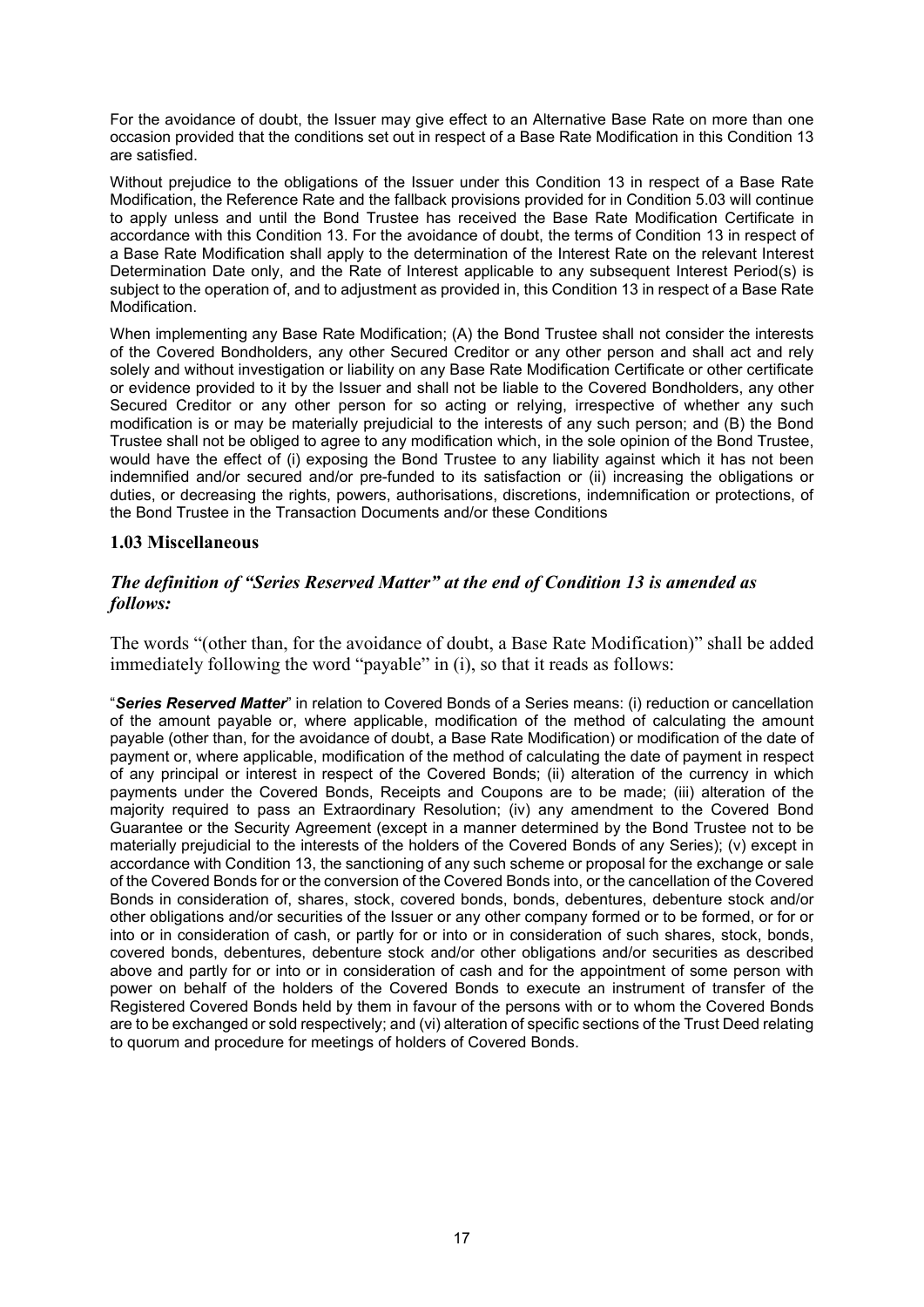## **ANNEX 3**

## **MARGIN ADJUSTMENT**

## **Rationale for the Proposal**

The pricing methodology proposed for the amendment of the Margin on conversion of the Interest Basis from LIBOR to Compounded Daily SONIA uses only market observable screen spot rates.

The date from which the proposed change in reference rate is to occur will be December 8, 2021 (the **Effective Date**).

The determination of the relevant market observable screen spot rates will take place at 1:00 p.m. (London time) (the **Pricing Time**) on the Pricing Date. This is to ensure that the Pricing Date is as close as possible to the Effective Date whilst allowing sufficient time for the necessary changes to be implemented following the determination of the Margin.

For the avoidance of doubt, the reference rate applicable to the Covered Bonds up to but excluding the Effective Date will continue to be LIBOR and interest payments made on the Effective Date will not be affected by the pricing methodology proposed in this Consent Solicitation Memorandum.

If there is an adjourned Meeting, the LIBOR vs SONIA Interpolated Basis may be different to the amounts which would be calculated if the Extraordinary Resolution was passed at the initial Meeting.

# **The Margin Adjustment**

The Rate of Interest for the Covered Bonds to be determined on the Pricing Date and effective on the Effective Date, will be equal to Compounded Daily SONIA plus the Margin, as adjusted as follows (the **Adjusted Margin**):

- A. the sum of:
	- a. from and including the Interest Commencement Date to (but excluding) the Final Maturity Date, 0.23 per cent.; and
	- b. from and including the Final Maturity Date to (but excluding) the Extended Due for Payment Date, 0.273 per cent.,

(the **Margin**); plus

- B. the LIBOR vs SONIA Interpolated Basis;
- C. plus the Forward Start Adjustment.

#### where:

**Forward Start Adjustment** is a number calculated by the Solicitation Agent in accordance with market practice (rounded to the nearest 0.01 per cent. (with 0.005 per cent. rounded upwards)), reflecting the forward starting nature of the next Interest Payment Date relative to the Pricing Date, being the amount so calculated by the Solicitation Agent at or around the Pricing Time on the Pricing Date (and subject to a minimum of 0.00 per cent.) and announced to Covered Bondholders in accordance with Condition 14 (Notices) as soon as practicable following the Pricing Time on the Pricing Date.

**LIBOR vs SONIA Interpolated Basis** is a number of basis points rounded to the nearest 0.1 basis points (with 0.05 basis points rounded upwards) as calculated by the Solicitation Agent on the Pricing Date by means of linear interpolation to the Final Maturity Date of the 1 Year LIBOR vs SONIA Basis v the 2 Year LIBOR vs SONIA Basis, as follows: